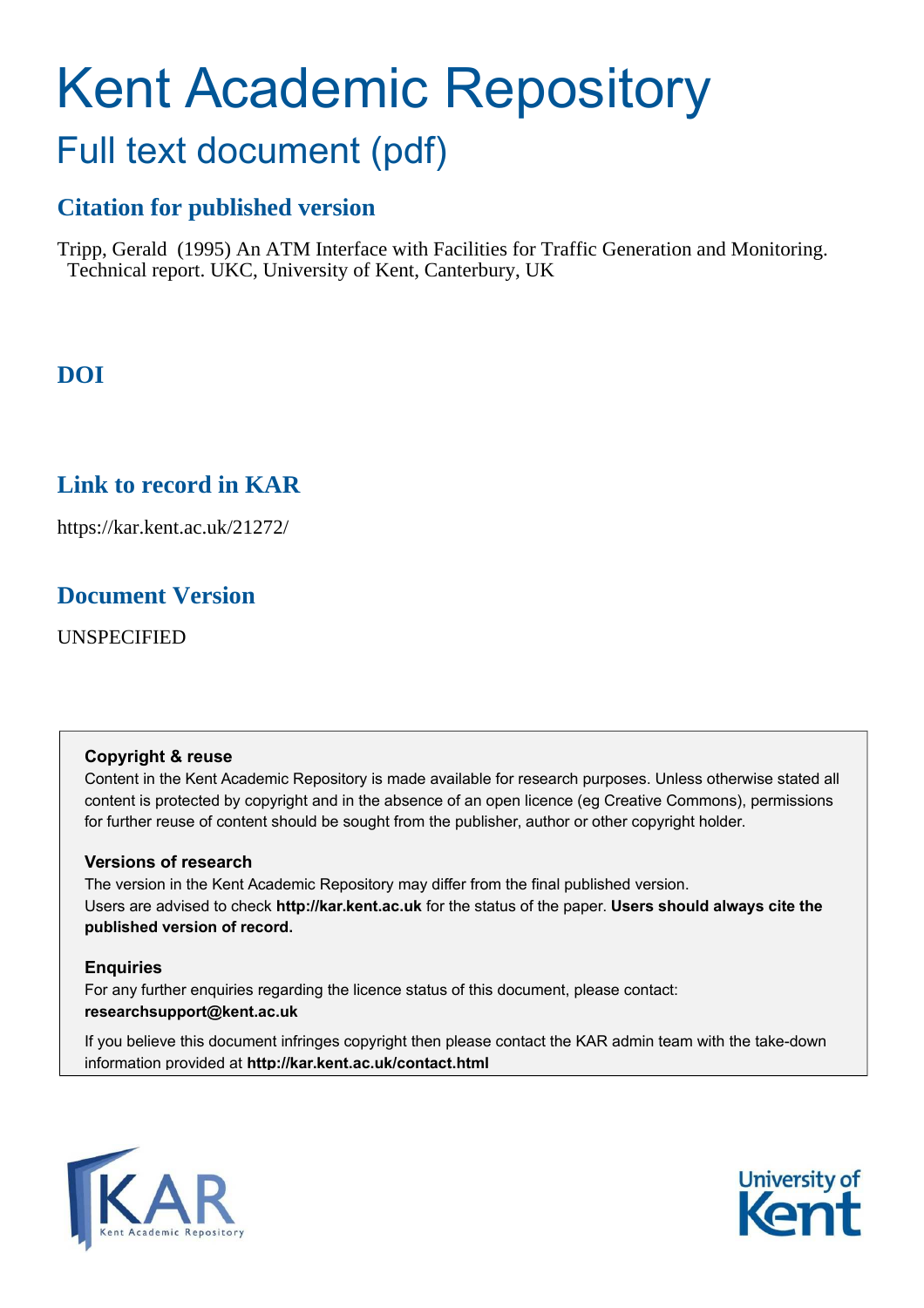# An ATM Interface with facilities for Traffic Generation and Monitoring.

# Technical Report

Gerald Tripp

The Computing Laboratory The University of Kent at Canterbury

# **1. Introduction**

This paper describes an ATM interface with additional facilities to also allow it to act as both a traffic monitor and traffic source. High resolution timing is provided to enable all received cells to be time stamped on arrival and the information passed back to the user. For transmission, a cell has an associated target transmission time and the transmit hardware will block the head of the transmit queue until the target transmit time is reached.

This interface is intended to serve two purposes: as a conventional interface for ATM based projects and also as a piece of test equipment to act as a traffic source or monitor (or both) for use in experiments on ATM network performance. As a conventional interface, the control over transmit time for individual cells gives facilities for implementation of traffic shaping schemes. As a piece of test equipment, the control over precise transmit times and the recording of cell receive times allow accurate measurements to be made on network performance which would not be possible with a conventional interface.

# **2. Hardware Description**

This ATM interface has been designed as a **TRA**nsputer **M**odule (or TRAM) [1]. This module can be used as part of a set of TRAMs out of which a multi-transputer system can be constructed or it can be mounted as a single module on a transputer motherboard just to act as an interface for a particular system. Data connections off board are via the four transputer links, which can each run at up to 20 Mbits/sec. Adapting this design to produce a card that is specific to a particular I/O bus would be possible without much additional work.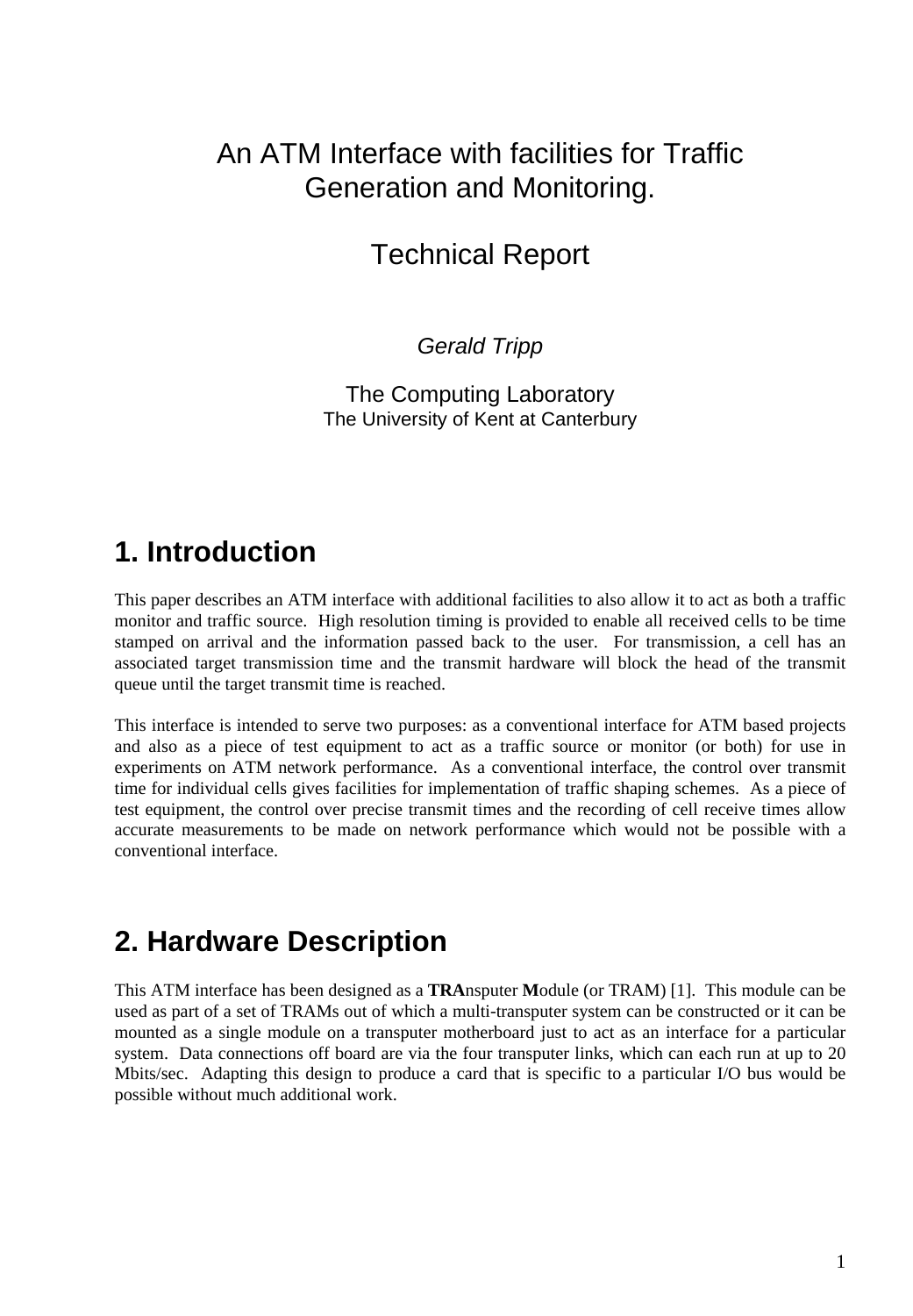This interface card is constructed as a size 8 TRAM which has dimensions of 8.75" x 3.66". ATM input and output connections are provided on board as  $50\Omega$  SMB coaxial connectors. Local processing on the card is provided by a single transputer - a 20 MHz T.805 [2].



The local memory for the transputer is provided using 512 KBytes of VRAM (Video DRAM). The VRAM serial port is used for I/O, as will be described later. FIFO buffers are provided for both transmit and receive cell streams - the FIFO buffering in each direction is provided as a large data FIFO and a small control FIFO. The bulk of the logic is implemented as FPGAs (Xilinx<sup>™</sup> [3] chips). The physical layer ATM interface is provided using the AMD TAXIchip™ set [4] which provides  $4B/5B$  coding - the physical media is  $50\Omega$  coax.

### **2.1 Transputer and memory map**

The transputer used in this interface is a T.805. The current version uses a 20 MHz part, although this could be upgraded later subject to the memory timing being adjusted accordingly. The transputer memory is provided as VRAM - being implemented as 4 off (128K x 8) memory chips - Toshiba TC528128BZ-80 [5]. With the current transputer part, the memory is accessed by selecting a 4 clock period memory cycle (i.e. 200ns).

This configuration of memory, provides a 32 bit Random Access port to the transputer. This memory appears in two places in the transputer memory map: one is the conventional location for transputer memory and the other is a shadow copy that is used for data transfer cycles - which are described later in this paper. The serial access ports of each chip are commoned together to give a multiplexed 8 bit wide serial port to the I/O system - thus giving a byte stream. The serial access and data transfer cycles are described later.

<sup>™</sup>Xilinx is a trademark of Xilinx, Inc.

<sup>™</sup>TAXIchip is a trademark of Advanced Micro Devices, Inc.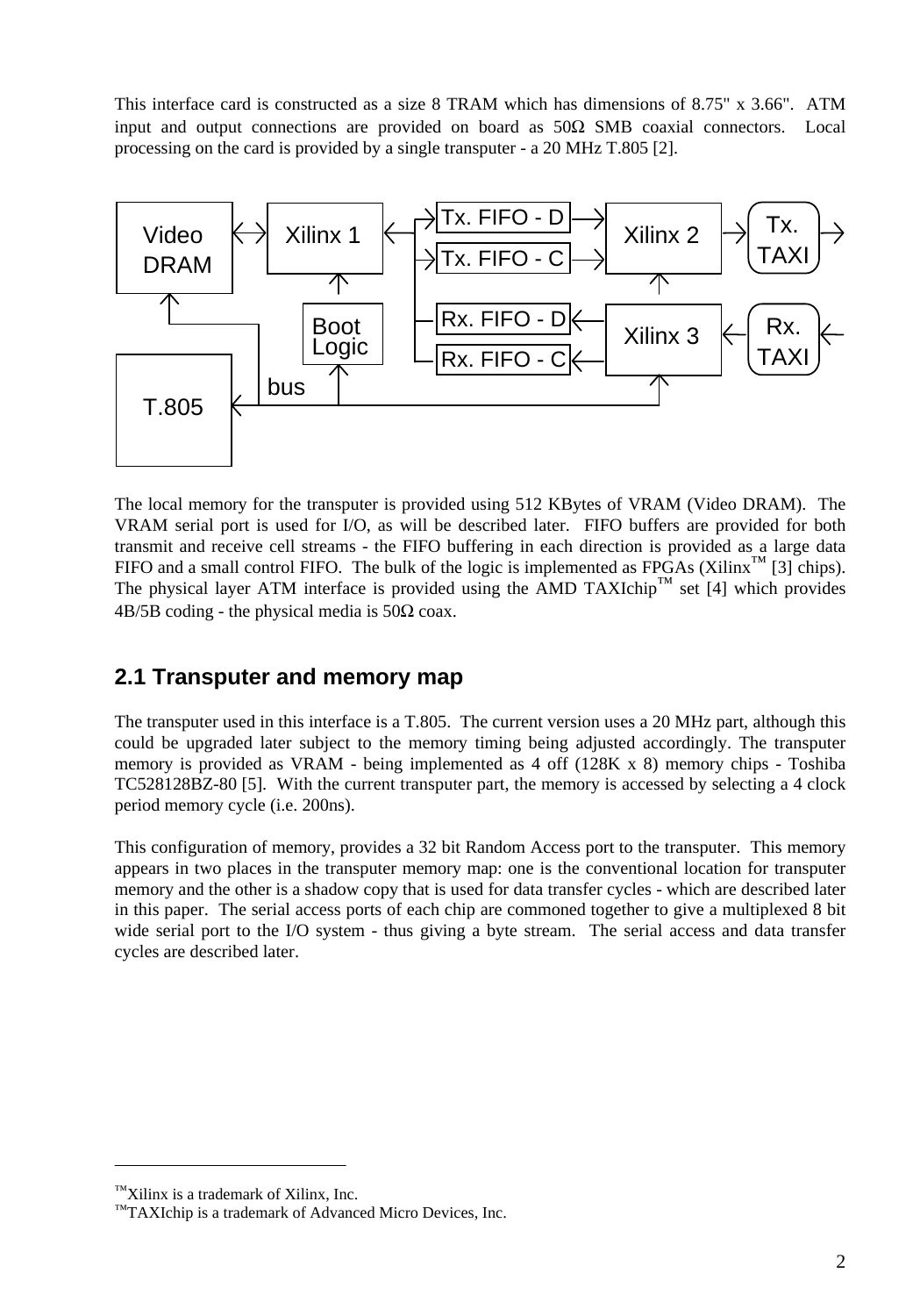| #80000000 - #8007FFFF | main memory                                   |
|-----------------------|-----------------------------------------------|
| #C0000000 - #C007FFFF | main memory - access for data transfer cycles |
| #40000040             | Xilinx boot: Control Register - CSR           |
| #40000000             | Xilinx boot: BOOT & Xilinx status             |
| #40-#7C               | <b>Xilinx I/O Registers</b>                   |

To enable the transputer to access the Xilinx chips for simple I/O, these chips appear in the transputer memory map and have 16 word addresses shared between them. This is currently decoded as 4 word addresses each. Xilinx chips  $2 \& 3$  have an 8 bit wide port which appears as the bottom 8 bits of the 32 bit word. Xilinx chip 1 has a 16 bit wide port - although currently only the bottom 8 bits of this is used. The Xilinx chips are un-programmed when the card is first switched on, and need to be loaded by the transputer at run time. As at this time there will be very little control logic operating on the circuit board, a small piece of logic is provided to bootstrap the Xilinx chips - this is also memory mapped and has a simple interface.

# **2.2 Video Memory**

The main transputer memory for this interface is provided using Video DRAM (or VRAM). This type of memory is intended primarily for use in video display cards. Unlike ordinary DRAM, this memory is dual ported - it has a conventional Random Access port similar to that found on DRAM, and also has a high speed serial port.



The serial port is connected to a small area of Serial Access Memory (SAM) which can be read or written sequentially. Each of the memory chips used in this interface has an area of RAM which is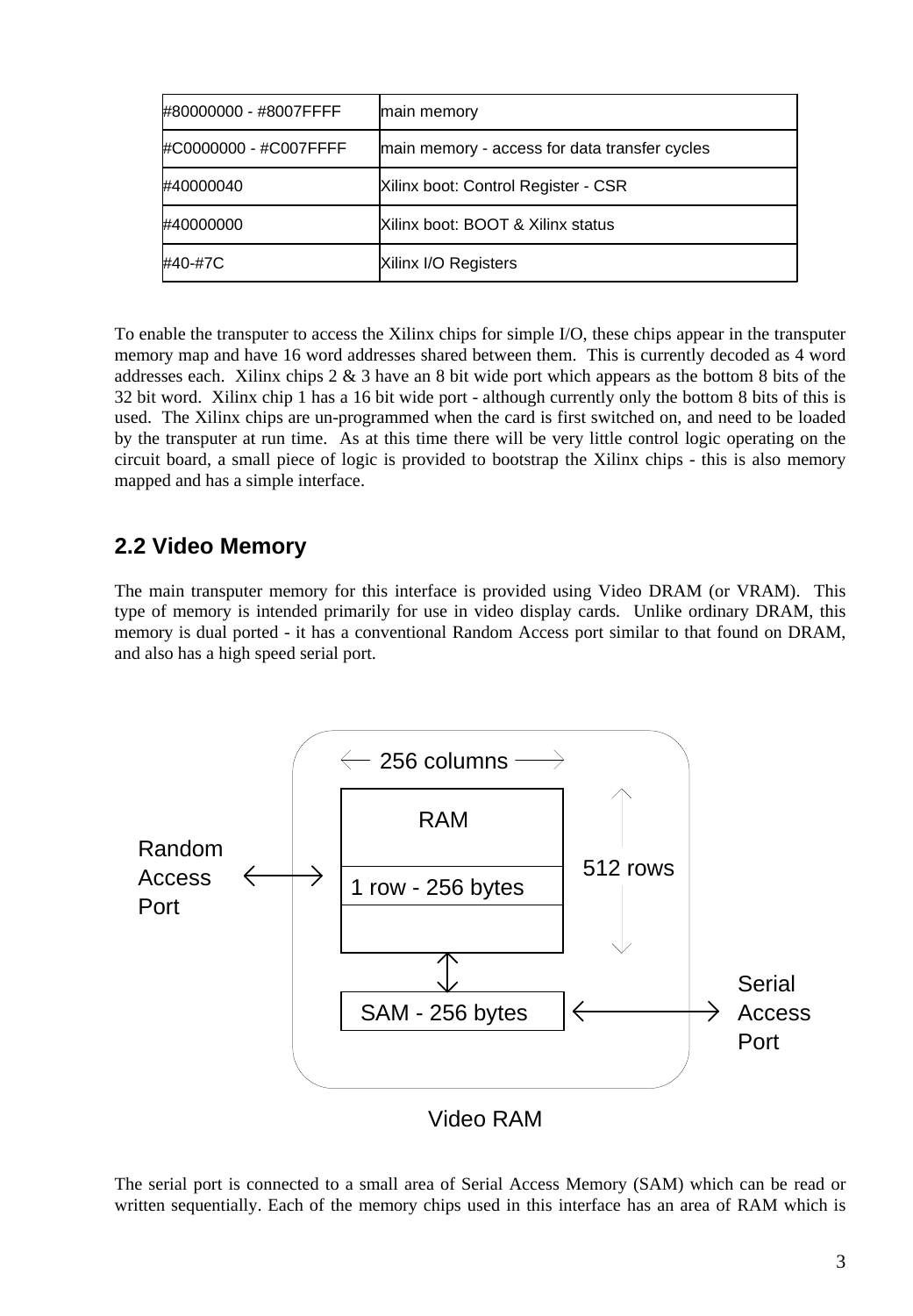organised as 512 rows of 256 bytes. The SAM is also 256 bytes and can be copied to or from any of the rows in the RAM.

Once set-up, the Serial Access port can be operated independently from the Random Access port. This is commonly used in video displays, where a row of pixels is loaded into the SAM and then output via the Serial Access port in real time during the line scan. This type of memory is also useful for high speed interfaces, as it gives a method of performing a type of high speed direct memory access - the serial port can operate at clock rates of up to 33 MHz.

Set-up of the serial port is done via the Random Access port. As well as the standard read/write operations, it is possible to perform **data transfer cycles** which move data between the SAM and a row of the RAM. This operation also selects whether the Serial Access port is to be left in input or output mode. The selection of a data transfer cycle is done by asserting the DT signal<sup>3</sup> - the various operations possible are shown below.

| DT | Memory Cycle | SE- Operation Name   | Transfer               | Serial Port mode |
|----|--------------|----------------------|------------------------|------------------|
|    | <b>READ</b>  | Normal Read          |                        |                  |
|    | <b>WRITE</b> | Normal Write         |                        |                  |
|    | <b>READ</b>  | <b>Read Transfer</b> | RAM > SAM              | <b>Output</b>    |
|    | <b>WRITE</b> | Psuedo Write         |                        | llnput           |
|    | <b>WRITE</b> | Write Transfer       | $SSAM \rightarrow RAM$ | llnput           |

In terms of this interface, the DT signal is generated by accessing the memory in its shadow locations as shown in the memory map above. The SE- signal is generated by the FPGA - Xilinx 1. Some parts of the contents of the address and data busses are also used during some of these three special memory cycles, as shown below:

| <b>Operation Name</b> | <b>MD[0-7]</b> | <b>MA[0-7]</b>         | MA[8-16]   |
|-----------------------|----------------|------------------------|------------|
| Read Transfer         | -              | <b>Set SAM pointer</b> | Select row |
| <b>Psuedo Write</b>   | -              | Set SAM pointer        | ۰          |
| Write Transfer        | Write Mask     | Set SAM pointer        | Select row |

The write mask selects which bits of the words in RAM to update - this is useful when the VRAM is used for graphical displays, but for this system the write-mask is set to all 1's so that all the bits in a word are updated. The SAM pointer selects the next location to read/write in the SAM. During a read or write transfer, a row in RAM is selected for transfer to/from the SAM. Access to the SAM from the serial port will start at the address specified by the SAM pointer. When this address reaches 255, it wraps around to 0. Hence the SAM can be read/written many times if required.

In this particular interface, four of these chips are used to give 32 bit wide memory. Because of this, a 32 bit wide write mask is used across the four chips, and the addresses referred to above become word addresses and are derived from the Transputer byte address shifted right by 2 bit positions.

As four of these chips are used, there are actually 1024 bytes of SAM available for transfers. The serial access ports for these four chips have the data busses commoned together, hence giving a byte wide data path - the control signals for the serial port are kept separate and need to be accessed in turn to read or write the SAM(s) in byte address order.

 $3$ This is multiplexed with the OE enable signal and picked up during the early part of the memory cycle.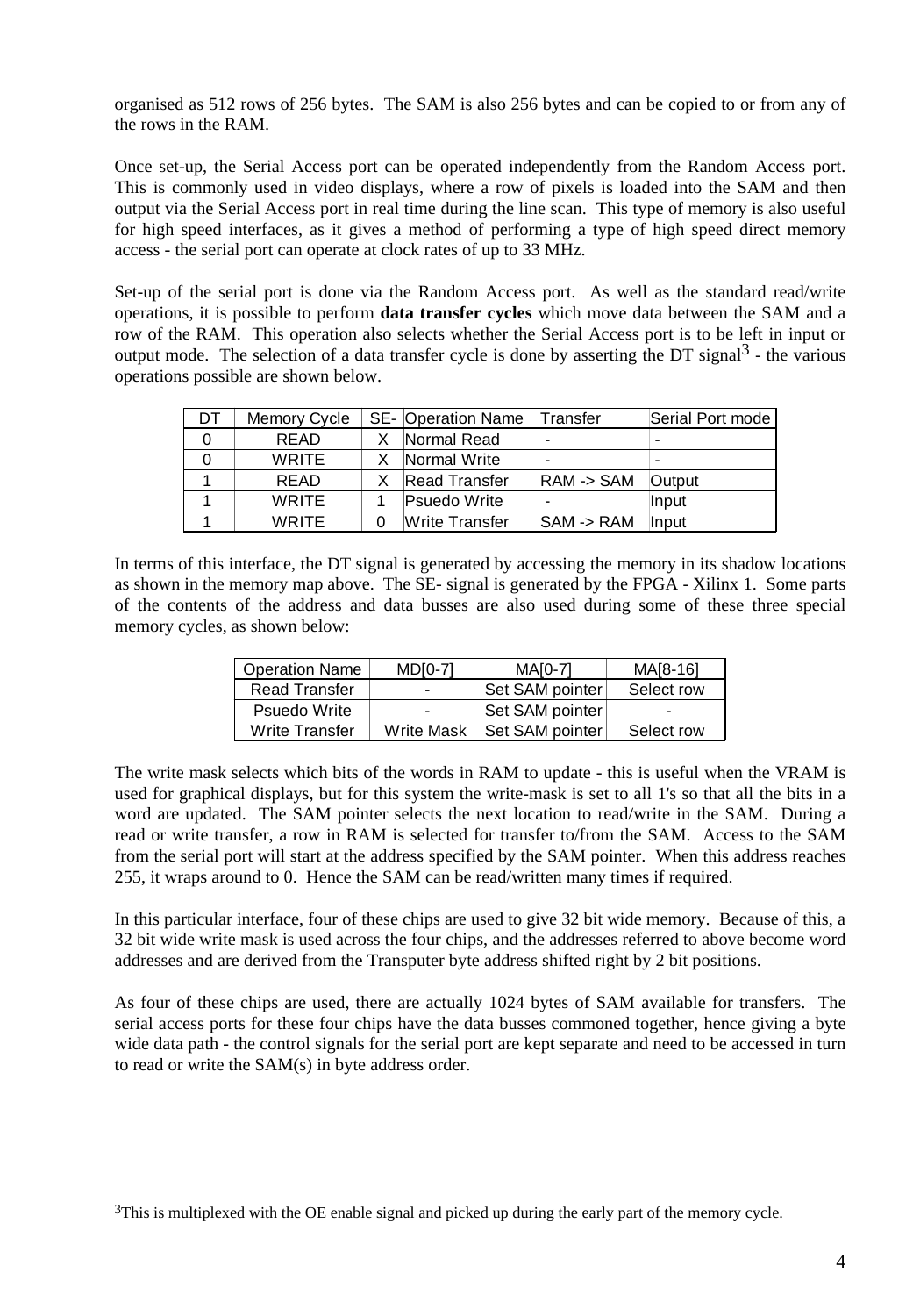#### **2.2.1 Use of Video RAM serial port**

The first point to note is that the serial mode needs to operate within a single 1024 byte page of memory<sup>4</sup> - if a transfer reaches the end of the 1024 byte page, it simply wraps around to the start. Subject to this constraint, transfers of any length within a page can take place. However, care needs to be taken when using this interface especially on input, when the current ownership of any page needs to be considered.

#### **Output mode**

The serial port is very easy to use in output (or read) mode. The first word of the buffer that you wish to output is read in its shadow location in memory. This will copy the appropriate 1024 byte page into the SAM and set the SAM pointer to the location specified in the read. Xilinx 1 can now read data from the SAM starting at the given address.

Read Transfer from start of buffer <data output via serial port>

#### **Input mode**

The serial port is more difficult to use in input (or write) mode, as this has a side effect on the main memory. The serial port itself will default to output mode, so the direction of the serial port needs to be reversed before data can be read in. Another point to note, is that the write transfer will update the whole of the 1024 byte page of memory, even if only a few bytes have been read into the SAM. Because of this, the standard method of access is first to perform a read transfer cycle to pre-load the SAM with the existing RAM contents, then change the serial port to input mode, update the SAM with input and finally put the updated page in place.

Read Transfer from start of buffer Pseudo Write transfer to start of buffer <data input via serial port> Write Transfer to start of buffer (value  $=$  write-mask).

Another important point to note, is that between the Read Transfer and the final Write Transfer, the page of memory effectively belongs to the I/O system. Any updates to this page made by the processor will be overwritten by the write transfer. The choice between Write Transfer and Pseudo Write Transfer is determined by the value placed on the SE- signal by Xilinx 1 - see later.

### **2.3 FIFO Buffers**

Hardware FIFO buffers are provided in the transmit and receive cell streams. In this implementation there are two buffers in each direction: a 512 byte control FIFO and a 4096 byte data FIFO. The data FIFO is used to hold the contents of the cells, including the header and the control FIFO is used to pass any other information such as length and timing information. The ATM ends of these FIFOs are controlled by the byte clocks generated for each of transmit and receive - by having separate control and data FIFOs, the cell contents can be passed as required without any delays being caused by the

<sup>&</sup>lt;sup>4</sup>The memory chip used for this interface has a number of features to allow split page transfers to take place, but access to these features is not available in this design.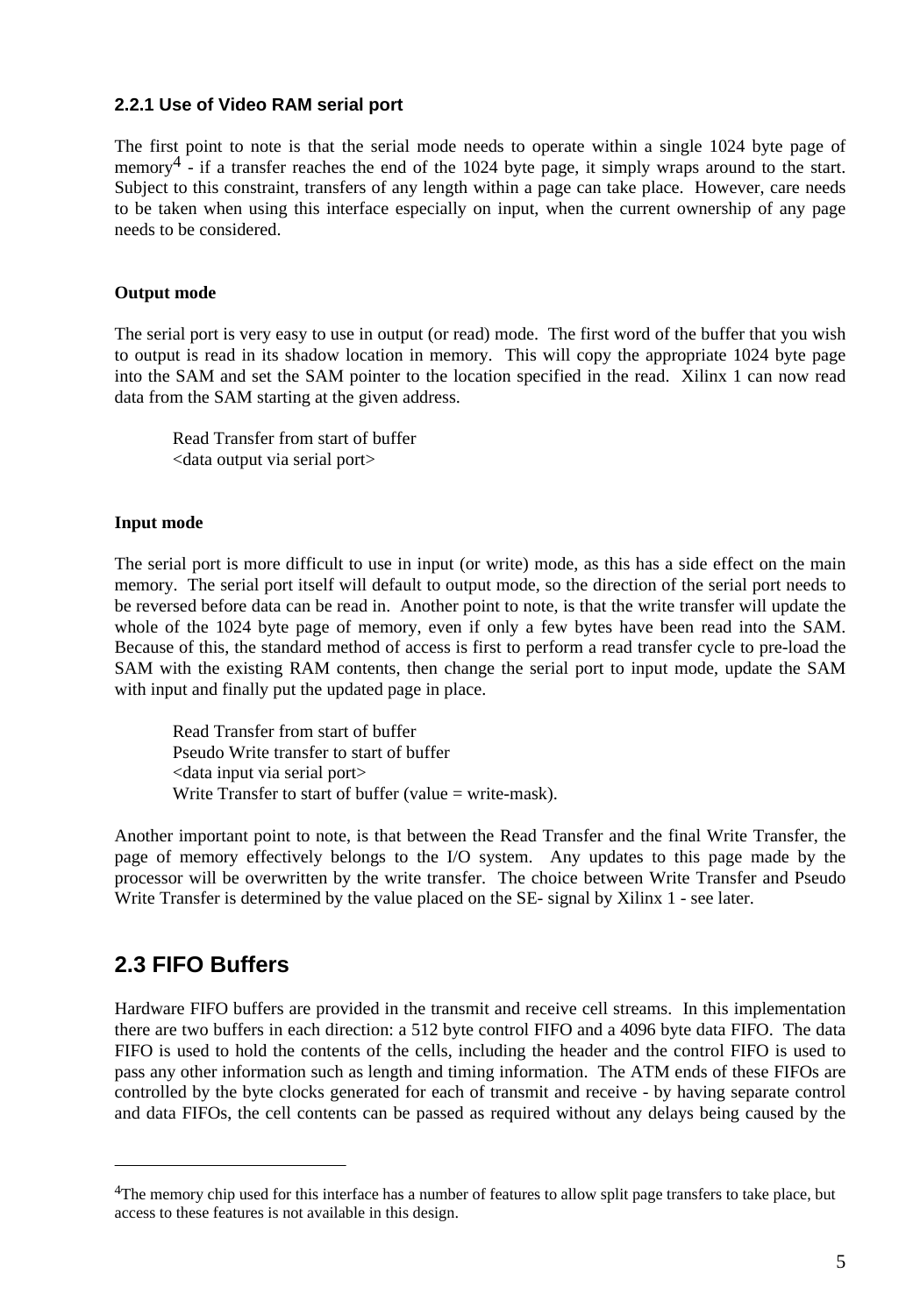passing of control information. A second advantage is that the use of two FIFOs in each direction allows for a certain amount of reordering of data: the length of a cell is only known at the end of its reception, but this can be passed via the control stream and read by Xilinx 1 ahead of the cell contents.

# **2.4 Line Input/Output**

The physical layer is implemented using the AMD TAXI chips [4]. This is one of the many standards currently in use for ATM and was chosen because of its current use in the academic community for ATM research. The TAXI chips use the 4B/5B line encoding scheme as used by FDDI - where a 5 bit symbol is used to carry 4 bit data items or various control symbols. The channel itself runs at a raw data rate of 125 Mbit/sec - therefore giving a maximum user data rate of 100 Mbit/sec.

The TAXI chips provide the user with a parallel port, which allows the transfer of pairs of 5 bit symbols - either 8 bits of data or 1 of 16 different control symbol pairs. This allows the interconnected ATM hardware to run as a byte wide data path with a clock rate of 12.5 MHz.

The external interface provided by this card is  $50\Omega$  unbalanced, via on board SMB coaxial connectors.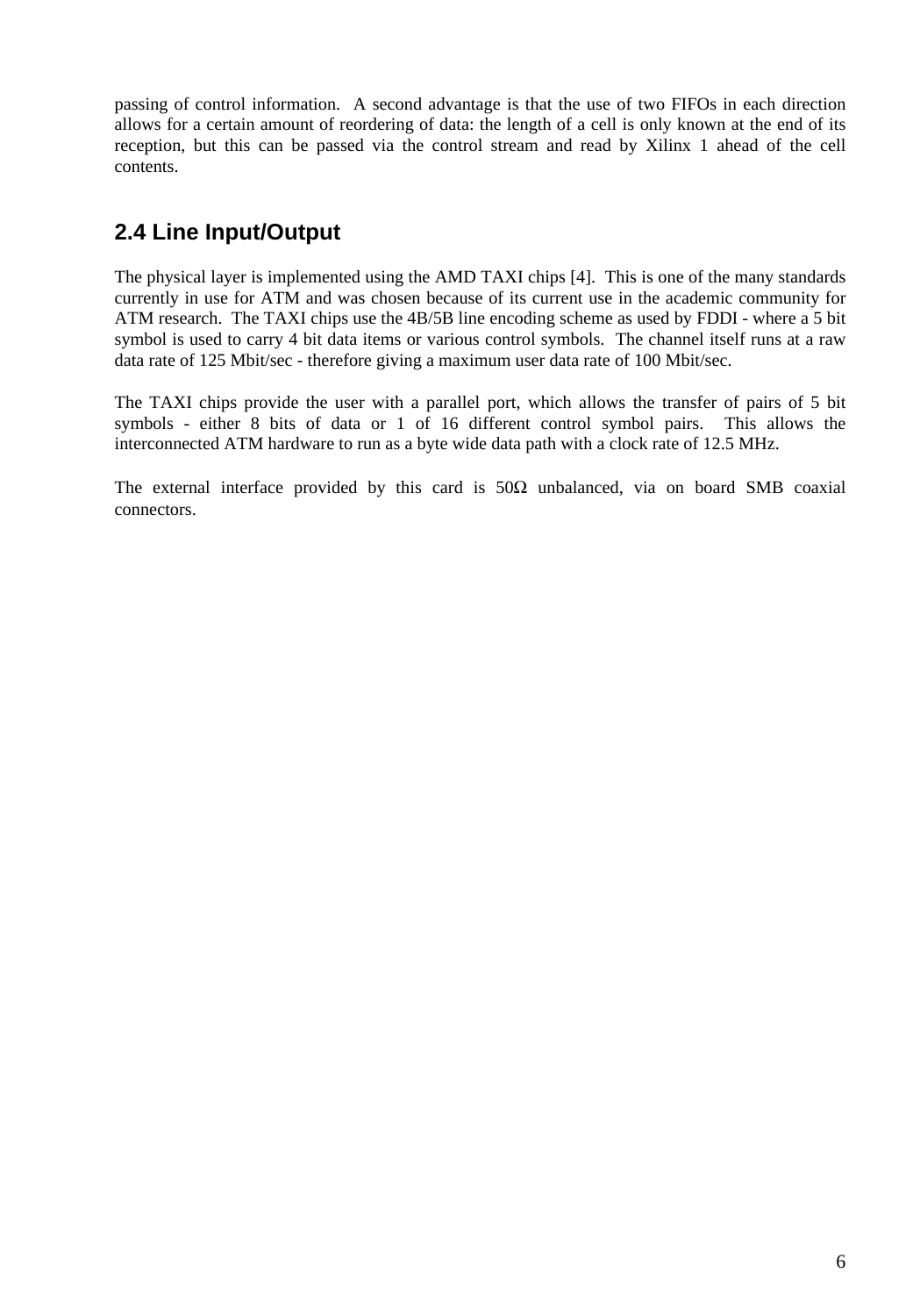# **3 Xilinx One**

The current version of this design is X1E.

This chip provides an interface between the video memory and the FIFO buffers. Transfers take place to/from 64 byte records in video memory - the length of 64 being chosen as it divides into 1024 giving 16 records per 1024 byte page. On transmit, these records are read from video memory and the appropriate parts loaded into the transmit FIFOs. On receive, these records are written into video memory, with the record contents being generated from data read from the Receive FIFOs - unused fields being written as 0.

Up to 16 records can be transferred in either direction in a single burst - with the transfer halting at appropriate points such as transfer complete or receive FIFO empty.

# **3.1 Data Format**

Data will normally be transferred in  $64$  byte records<sup>5</sup>. In the tables below, the lowest address is shown on the right hand side - hence *Timer byte 0* will be at byte offset 0 and *Body 48* will be at byte offset 63 (from the start of this 64 byte block).

A standard format for the 64 byte record has been devised and is shown below; although many of the fields in this record are currently unused. The layout of the block is such that both the header and the cell body start on word boundaries - thus making software access to these fields faster. This requires the cell to be transferred as a 52 byte quantity - this is quite valid as the HEC field is created on transmission automatically and checked on reception to generate a syndrome value. The syndrome should be 0 if there are no errors in (header) transmission - some non-zero values should allow error correction to take place but this is of doubtful value after the cell has been through 4B/5B encoding.

| Timer byte 3       | Timer byte 2       | Timer byte 1 | Timer byte 0       |  |  |
|--------------------|--------------------|--------------|--------------------|--|--|
| <b>Hard Status</b> | Syndrome<br>Length |              | <b>Soft Status</b> |  |  |
| AAL5 CRC 3         | AAL5 CRC 2         | AAL5 CRC 1   | AAL5 CRC 0         |  |  |
| Header 4           | Header 3           | Header 2     | Header 1           |  |  |
| Body 4             | Body 3             | Body 2       |                    |  |  |
| Body 8             | Body 7<br>Body 6   |              | Body 5             |  |  |
| etc                |                    |              |                    |  |  |
|                    |                    |              |                    |  |  |
| Body 48            | Body 47            | Body 46      | Body 45            |  |  |

Standard format:

<sup>5</sup>Assuming a 53 byte cell.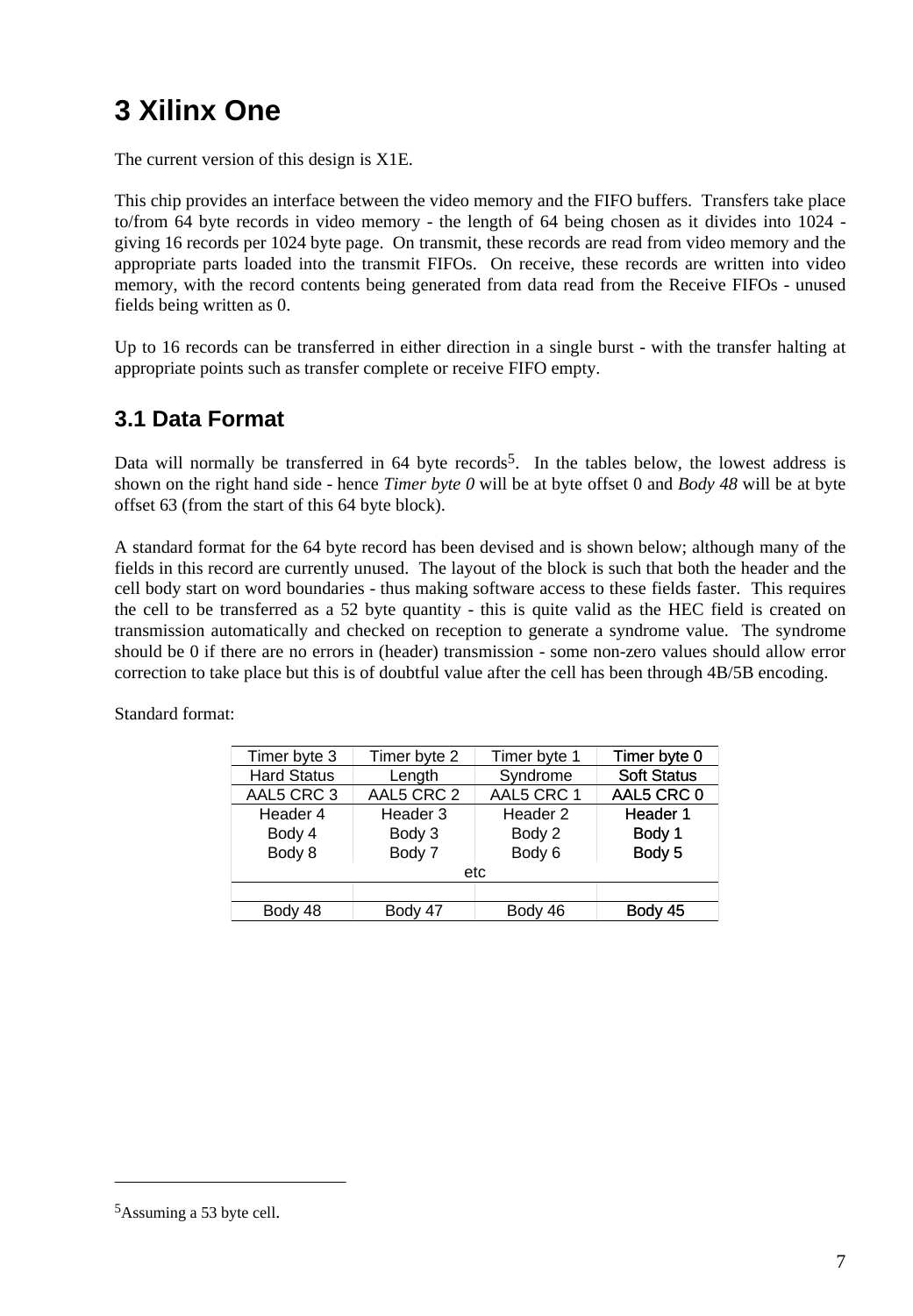#### **3.1.1 Transmitter Format**

The transmit logic (X2C), has the advantage of being designed after the standard block format had been defined. Hence this operates with a subset of the standard format as follows:

|               |                  | Timer byte 1        | Timer byte 0 |
|---------------|------------------|---------------------|--------------|
| <b>Status</b> | Length           |                     |              |
|               |                  |                     |              |
| Header 4      | Header 3         | Header <sub>2</sub> | Header 1     |
| Body 4        | Body 3           | Body 2              | Body 1       |
| Body 8        | Body 6<br>Body 7 |                     | Body 5       |
|               |                  | etc                 |              |
|               |                  |                     |              |
| Body 48       | Body 47          | Body 46             | Body 45      |

Note: the Length field does not include the HEC field which is generated by the ATM Tx logic. The length of a standard cell is therefore given as 52.

#### **3.1.2 Receiver format**

The current cell receive logic (X3C) provides blocks in an old format. This currently requires some of the fields to be swapped in software to maintain compatibility with the standard format.

|            |                  | Timer byte 1 | Timer byte 0        |
|------------|------------------|--------------|---------------------|
| Status (0) | Length           | Syndrome (0) |                     |
| Header 1   |                  |              |                     |
| Syndrome   | Header 4         | Header 3     | Header <sub>2</sub> |
| Body 4     | Body 3           | Body 2       | Body 1              |
| Body 8     | Body 7<br>Body 6 |              | Body 5              |
|            |                  | etc          |                     |
|            |                  |              |                     |
| Body 48    | Body 47          | Body 46      | Body 45             |

The length of a cell is given as 53 as this currently includes the syndrome.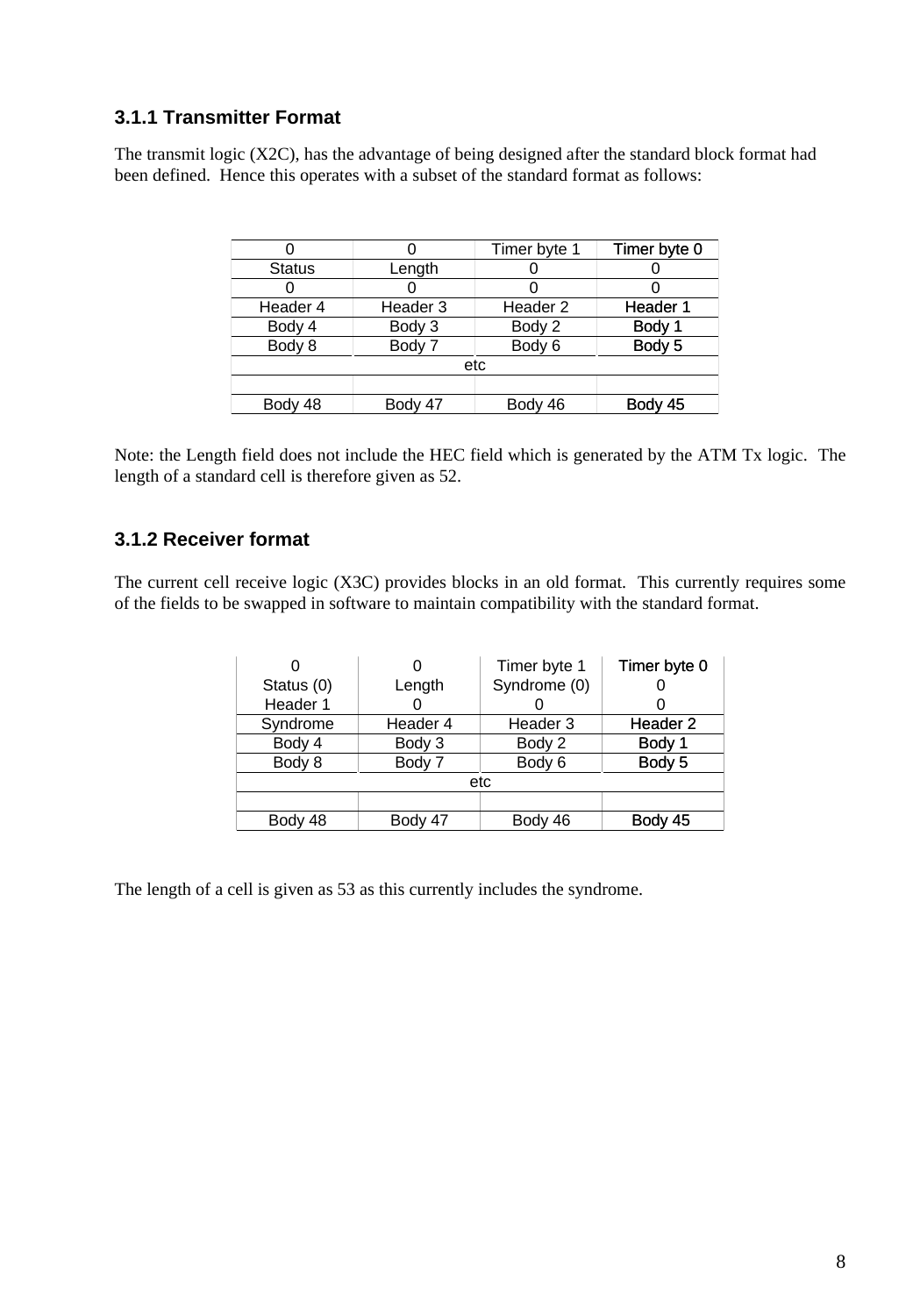# **3.2 Operation**

This chip acts as a half duplex, fast interface to the FIFOs. At any time that transmit or receive are ready, a transfer of up to 16 cells can be initiated in the appropriate direction. On transmit this will normally continue until completion - unless it is cancelled. On receive the transfer can terminate for a number of different reasons - with the reason for termination given in the status register. As the received cell stream is liable to corruption if the receive FIFOs overflow, the first byte in each FIFO for a cell is flagged<sup>6</sup> with bit 8 set to 1 and this checked on transfer - if this bit is incorrect then this indicates that the receive FIFO contents may be corrupt and the transfer will terminate.

One of the problems that slows the receive transfer is the possibility of hitting Receive FIFO empty. It is always possible to read the receive data FIFO without checking as the transfer of the cell contents will only begin after the cell length field is received via the control FIFO. For the control FIFO however, it is possible that the cell may still be arriving as the transfer of that cell is in progress because of this the status of the control FIFO will normally require checking before each read. This can cause delay as due to pipeline delays in and out of the chip, it is necessary to wait for a number of cycles after a FIFO read in case the status changes. Because of this a option called **X1FAST** has been implemented, where if during a transfer the receive data FIFO is detected as being over half full, then the control FIFO will be read without checking status for the rest of the current transfer. This option should only be used if the size of the receive data FIFO is at least 2048 bytes (it is currently 4096 bytes) to ensure that there are already enough cells in the receive FIFOs to allow the transfer to complete.

Interrupts can be generated on completion of transfers and also to indicate that transfers can take place. Receive is deemed to be ready if there is data in the receive FIFOs; transmit is ready if both the transmit FIFOs are less than half full - hence enabling a full length burst to take place without the FIFOs becoming full. Once an interrupt has been generated, then all interrupts will be disabled.

#### **3.2.1 Specification of Internal Interface to FIFOs**

The data written into the transmit FIFOs for each cell transferred is as follows:

| <b>I</b> tem  | Size (bytes)      | <b>FIFO</b> | Bit 8 set? |
|---------------|-------------------|-------------|------------|
| Timer byte 0  |                   | Control     | No         |
| Timer byte 1  |                   | Control     | No         |
| Length        |                   | Control     | No         |
| Cell          | <length></length> | Data        | No         |
| <b>Status</b> |                   | Control     | No         |

The data read from the receive FIFOs for each cell transferred is as follows:

| <b>I</b> tem | Size (bytes)      | <b>FIFO</b> | Bit 8 expected to be set? |
|--------------|-------------------|-------------|---------------------------|
| Timer byte 0 |                   | Control     | Yes                       |
| Timer byte 1 |                   | Control     | No                        |
| Length       |                   | Control     | N٥                        |
| <b>Cell</b>  | <length></length> | Data        | First byte only           |

<sup>6</sup>The FIFOs are actually 9 bits wide.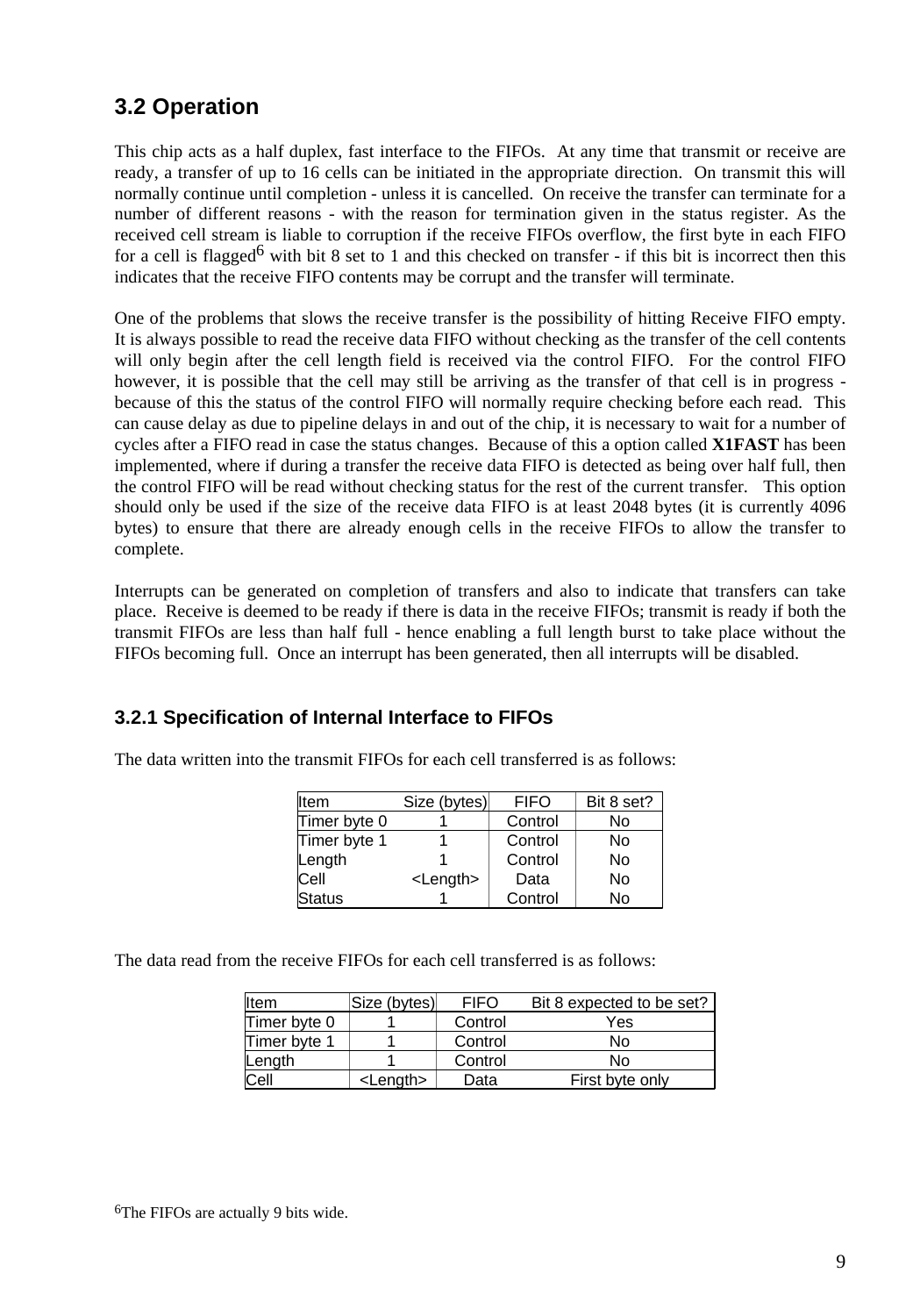### **3.3 Performance**

Below, is the estimated performance of this chip, based on the expected operation of the hardware<sup>7</sup>. This is quite straight forward to calculate for transmit, as it will normally run to completion without having to wait for any other part of the system. For receive, the performance is affected by the state of the receive FIFOs, as these can become empty during a transfer and hence cause the hardware to wait (or terminate the transfer). As mentioned above, there is also the problem that immediately after reading from a FIFO, the hardware is unsure of the FIFO status because of the heavy pipelining used in the hardware design.



When the Receive data FIFOs are already half full, then the Rx transfer will take the same period of time as a Tx transfer of the same length. When the Receive data FIFOs is less than half full, then the performance will be slightly slower - due to the extra checking required. The figures quoted above are the times taken from first setting the GO bit on the interface to it being cleared by the chip to indicate end of transfer. Transmit and Receive done interrupts are generated during the processing of the final cell transferred and will typically be 4.0  $\mu$ s earlier<sup>8</sup> - this is provided to give some overlap with the transputer interrupt latency. The receive FIFOs are assumed to never become empty.

It can be seen from the graph above, that the transfer rate is quite close to the maximum cell rate (100% cells) - the transfer rate being slower than cell rate for slow receive and faster for fast receive and for transmit. The transfer rate is limited mainly by the clock rate of Xilinx 1. This is currently running at 16 MHz, which is limited by the speed of asynchronous interfaces to the FIFOs and the Video Memory. A cell can arrive from the network every 4.4 µs, and Xilinx 1 has to go through a minimum of 64 clock cycles just to traverse a block in VRAM - even if the field is not used and just set to 0.

<sup>7</sup>These figures need to be verified by measurement.

<sup>8</sup>Except for the case when the transfer length is 0.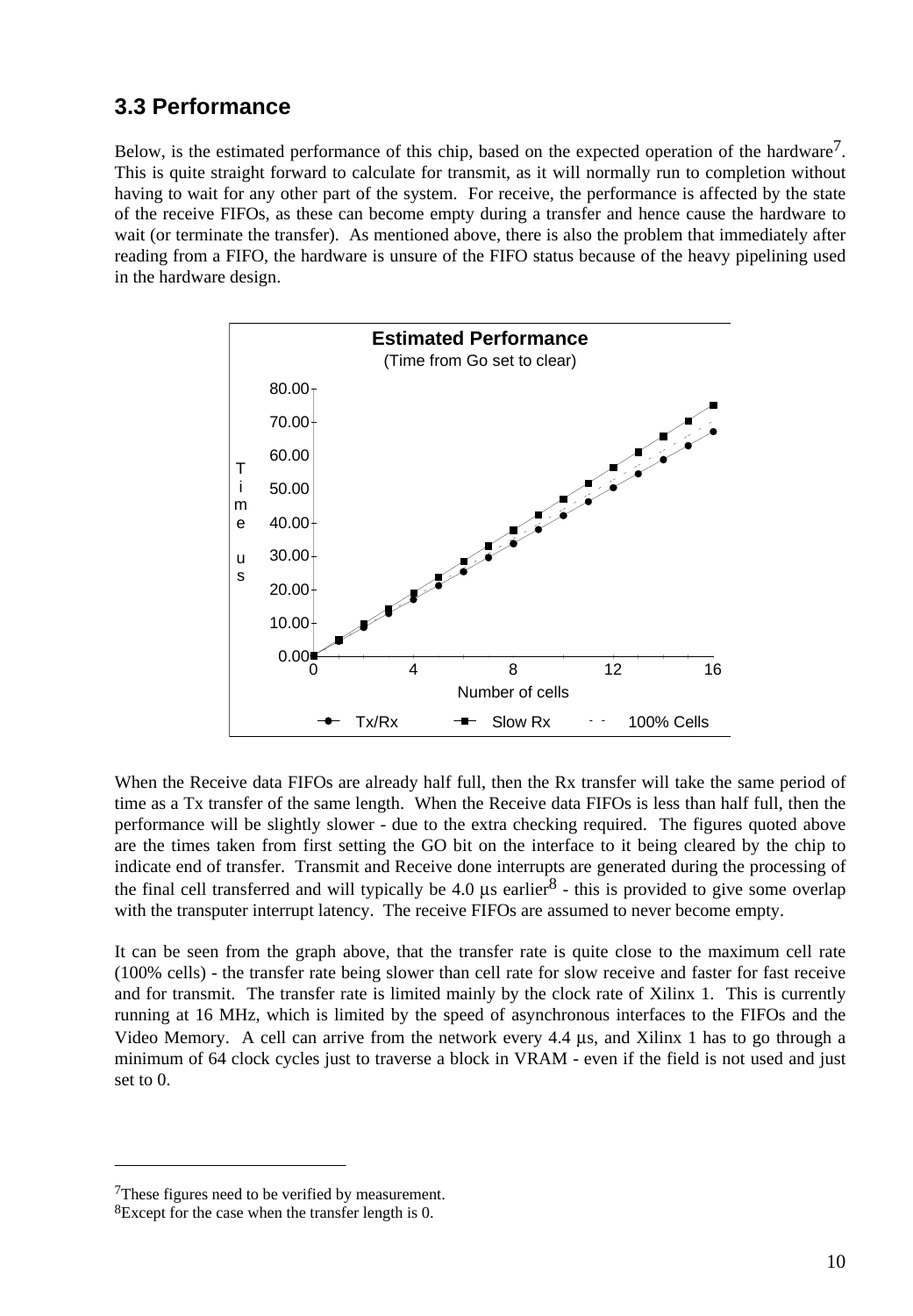As a more illustrative example, below are the average effects on the FIFO length (as measured in cells) after performing transfers of various lengths. Both slow and fast receive are shown at 100% cell arrival rate, also shown is fast receive with 90% cell arrival rate.



For interest only, the fourth plot shows fast receive operating at 100% arrival rate, but with the Xilinx 1 clock rate increased to 20 MHz. It is hoped that this increase in speed may be possible with a redesign of the interfaces to the VRAM and FIFOs.

The performance figures shown above, only show the performance of receive when the receive FIFOs stay non empty. If the receive logic detects that the receive control FIFO is empty at the start of a possible cell transfer, then the transfer will normally be terminated with a status report of empty FIFO (X1EMPTY). It is possible however for the transfer of a cell to start at a point at which the first (and only) cell in the FIFO has not yet been fully received - in this case the cell transfer will wait on each item from the control FIFO and hence not start the data transfer until the <length> field has been read. Whereas the wait on each byte from the control will normally be negligible - as both ends are running at similar speeds - the delay in waiting for the length byte can be quite long as this will not be placed into the control FIFO until all of the cell contents have been written into the data FIFO - in this case giving an extra delay of about 4 µs. In theory, this could happen for consecutive cells and give an unusually long transfer time. A 16 cell transfer time of the order of 135 µs is probably possible in extreme cases - although an exact cell rate would need to be sustained to keep the receiver in this state. Although this doesn't really cause any problems with receive - as the receive FIFOs have to consistently contain only part of a cell - it could tie up resources which could be require for transmit. If this proves to be a problem, then an option to terminate the current transfer after such an event could be provided - so only one cell is transferred piecemeal.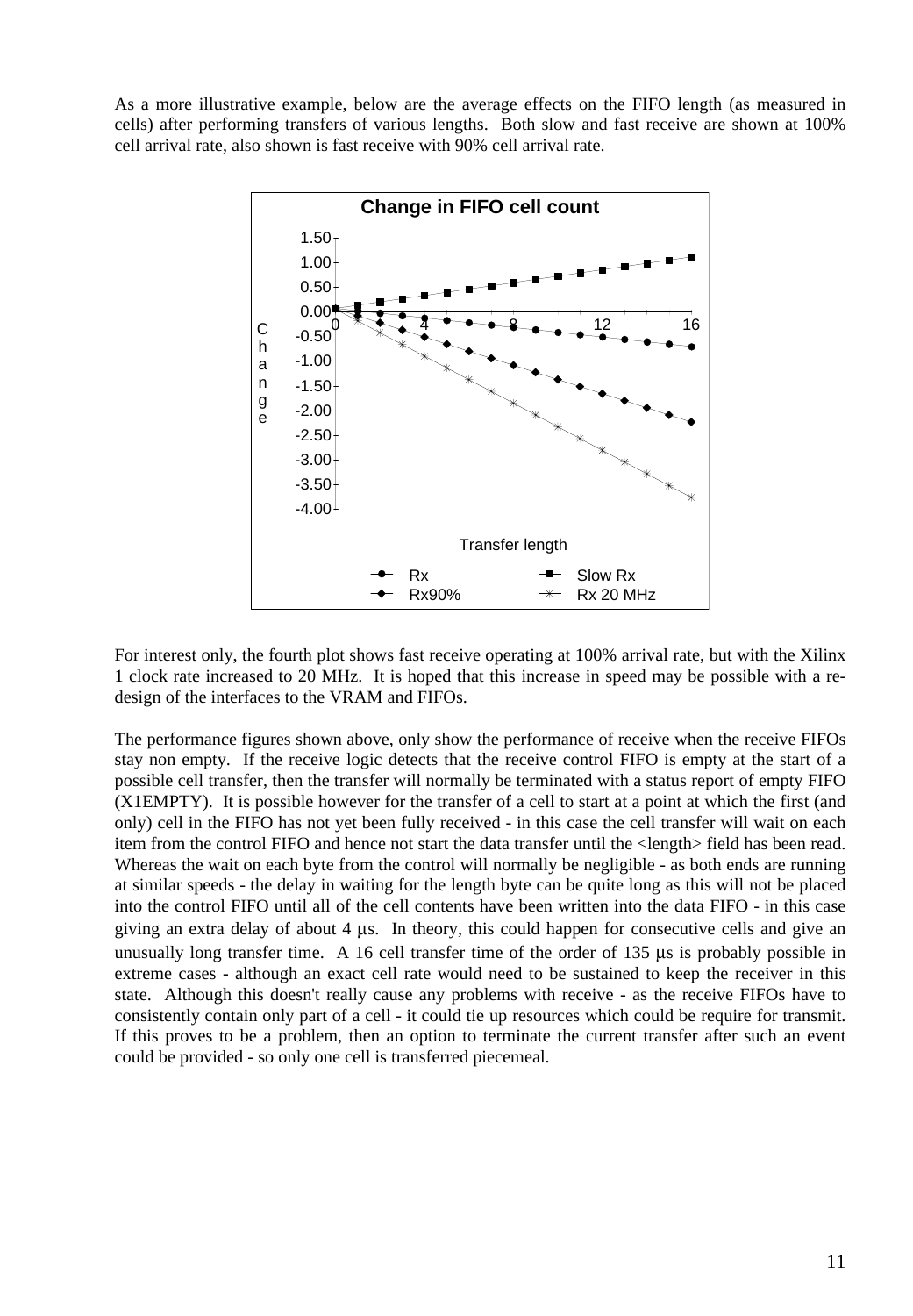# **4. Xilinx Two**

Xilinx two is the ATM cell transmission logic. This reads cells and their control information from the transmit FIFOs and formats these for transmission on the ATM output. A rough schematic of this is shown below.



An unusual feature about this ATM cell transmitter, is that it allows the transmission time of cells to be controlled. The required transmit time for a cell is placed in the 64 byte record for that cell and transmission will be delayed by the transmitter until that time is reached.

### **4.1 Timed Transmission scheme.**

The transmit logic contains a free running clock. This is a 16 bit counter which is clocked from the transmit byte clock from the TAXI chip. This clock has a period of 80 ns, so the repeat time for the clock is about 5 ms. This clock can be read by software running on the transputer and reset to 0 if required.

The timed transmission scheme operates by subtracting the current time (from the local clock) from the target transmit time (for the cell). The result of this subtraction is loaded into a second counter which is also clocked from the transmit byte clock. The value in the counter is decremented on each clock tick, and when the value becomes negative, this is used as an signal to transmit the cell. In some cases, this will cause the cell to be transmitted immediately as the target transmit time for the cell has already passed; if this is not the case then the cell will be delayed until the target time is reached<sup>9</sup>.

 $9T$ o be exact, transmit time is actually target time + k. The value of the constant k is small but has not yet been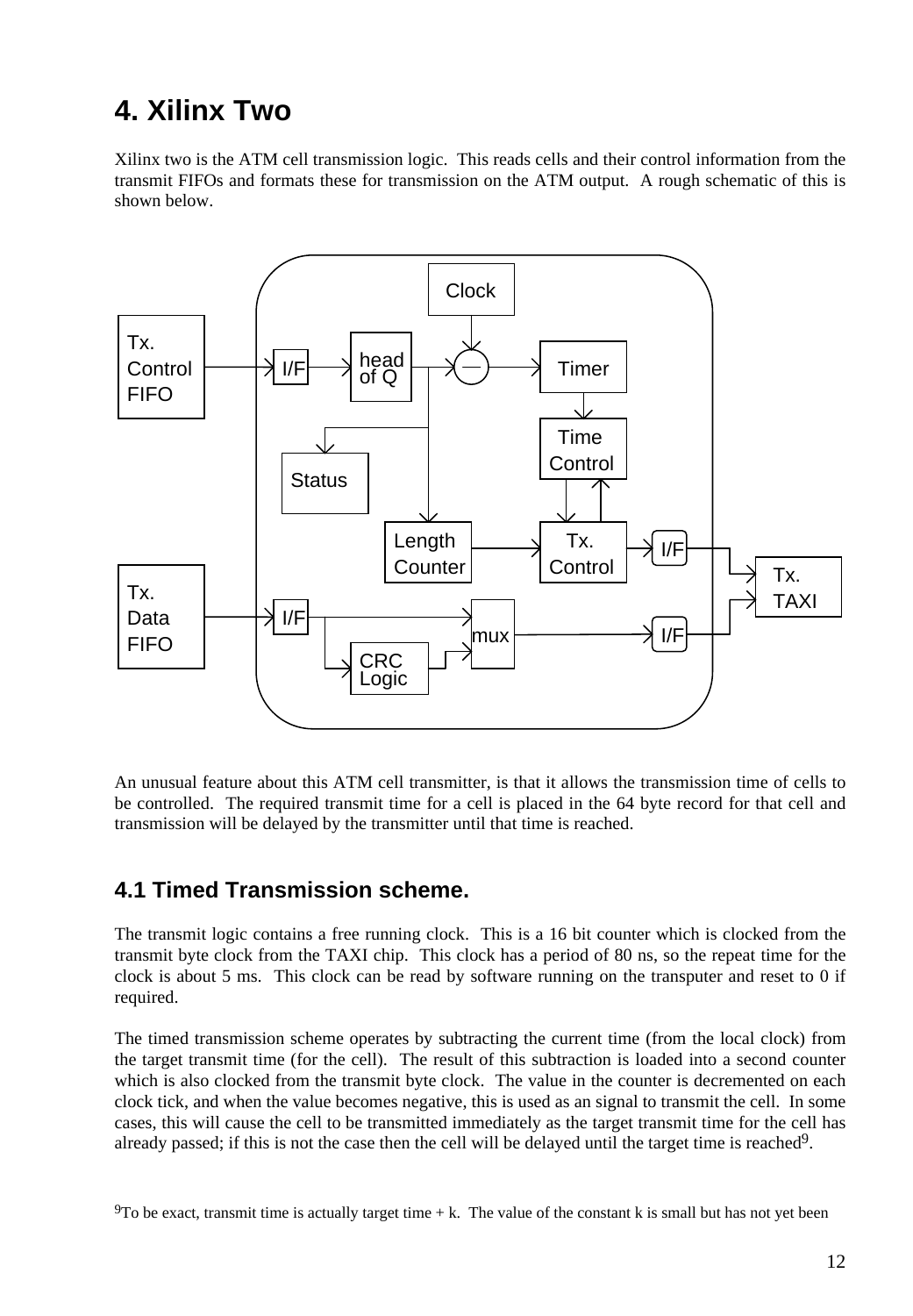It is easy to visualise this by thinking of the current time as the hour hand on a clock - target times of up to 6 `hours' ahead will be waited for. Times greater than 6 hours ahead look as if they are in the period of up to 6 hours ago and are already late - so send immediately.



Using this timed transmission scheme, it is possible to have a transmit queue of cells, sorted in transmit order and with each cell flagged with its target transmit time.

#### **4.2 Implementation.**

The control function that this chip needs to perform is quite complex, as it has to deal with both cell transmission and timing. To simplify the implementation, the control logic is constructed as two separate state machines: the cell transmitter and the cell timer. These operate independently with the cell transmitter reading cells from the data FIFO and formatting these for transmission and the cell timer reading the control information for a cell and waiting for the correct time to transmit. These two state machines will rendezvous at a point where the cell timer decides it is time for the next cell to be transmitted and the cell transmitter is idle. This means that whilst the current cell is being transmitted, the cell timer can be pre-fetching the control information for the next cell and start the process of running the timer for deciding the time of its transmission.

calculated.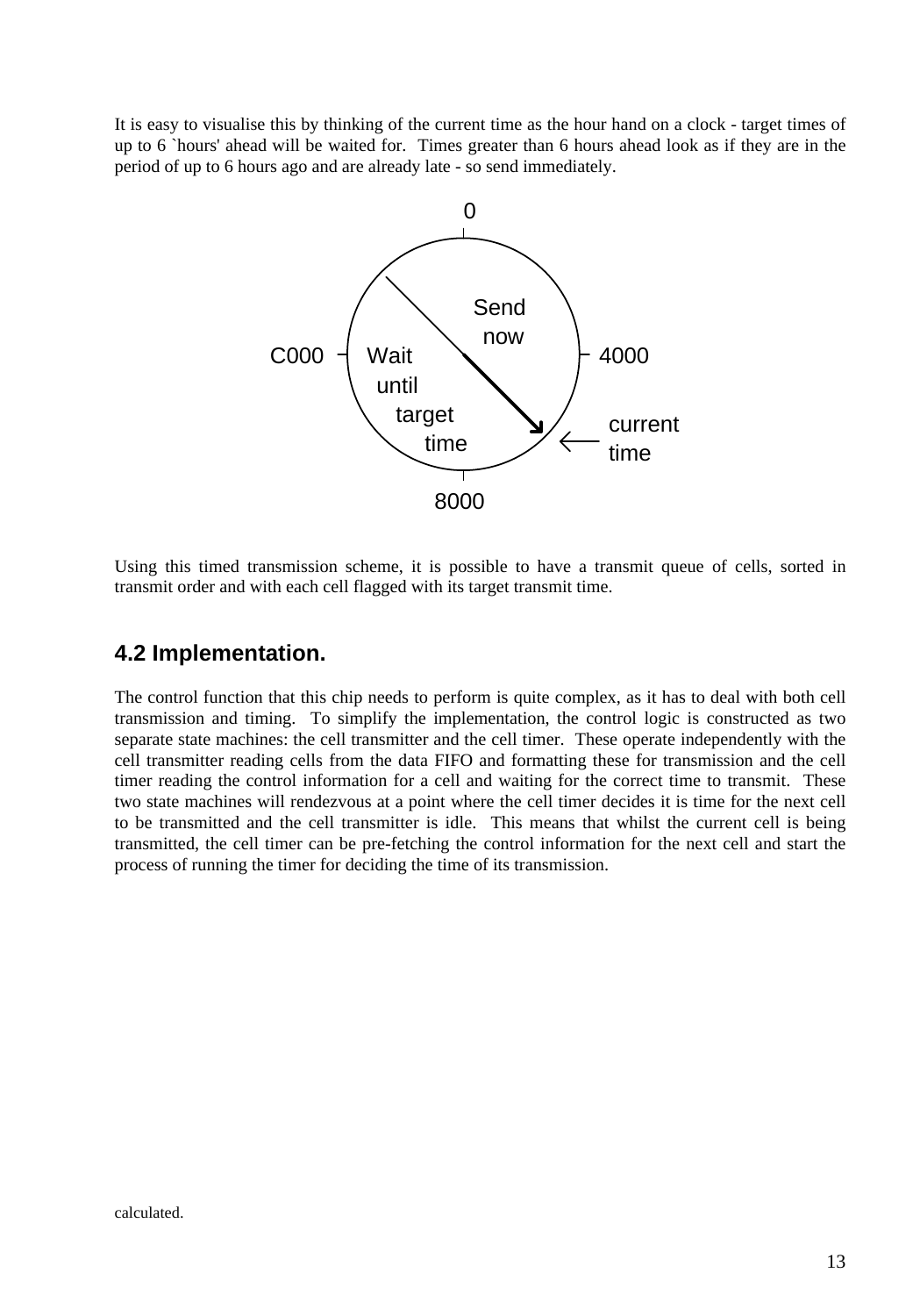

Simplified state transition diagram

The transmitter can achieve 100% of the channel, with a 53 byte cell<sup>10</sup> so long as there are always enough cells in the transmit FIFO to allow for the 1 cell look ahead. With the transmission of back to back cells, there will be 1 cell transmitted every 55 clock periods - this is made up of the cell start flag (TT), 53 data tokens for the cell itself and the minimum of 1 sync flag (JK) before the next cell

### **4.3 Empty transmit FIFOs.**

As with Xilinx 1, this chip also has to cope with the problem of possibly empty FIFOs. To avoid problems with the data FIFO, Xilinx 1 will not write the last byte (Status) into the control FIFO until the whole cell has been written into the data FIFO. This means that when all four bytes of control information have been read from the control FIFO, then the specified number of bytes for that cell must already be in the data FIFO. Using this `bracketing' system means that the only FIFO that needs to have its status checked is the control FIFO - this is beneficial as only four bytes need to be read from this FIFO during one cell time and hence delays in checking status don't delay transmission.

As mentioned in the section on Xilinx 1, checking the status of a FIFO (for empty/not empty etc.) can be difficult as the pipelined interface between the Xilinx chips and the FIFOs cause the FIFO status to be delayed by several cycles and hence not immediately available after performing a FIFO read. To avoid the cell timing logic from having to cope with these FIFO status problems, the control FIFO read operation is split off into a third state machine that is responsible only for holding the first item

 $10$ Xilinx 2 can create cells of any length specified in the 8 bit length field. However, Xilinx 1 only supports the lower 6 bits of the length field. Any cell of length 4 or greater will have a HEC field inserted and hence gain 1 in length.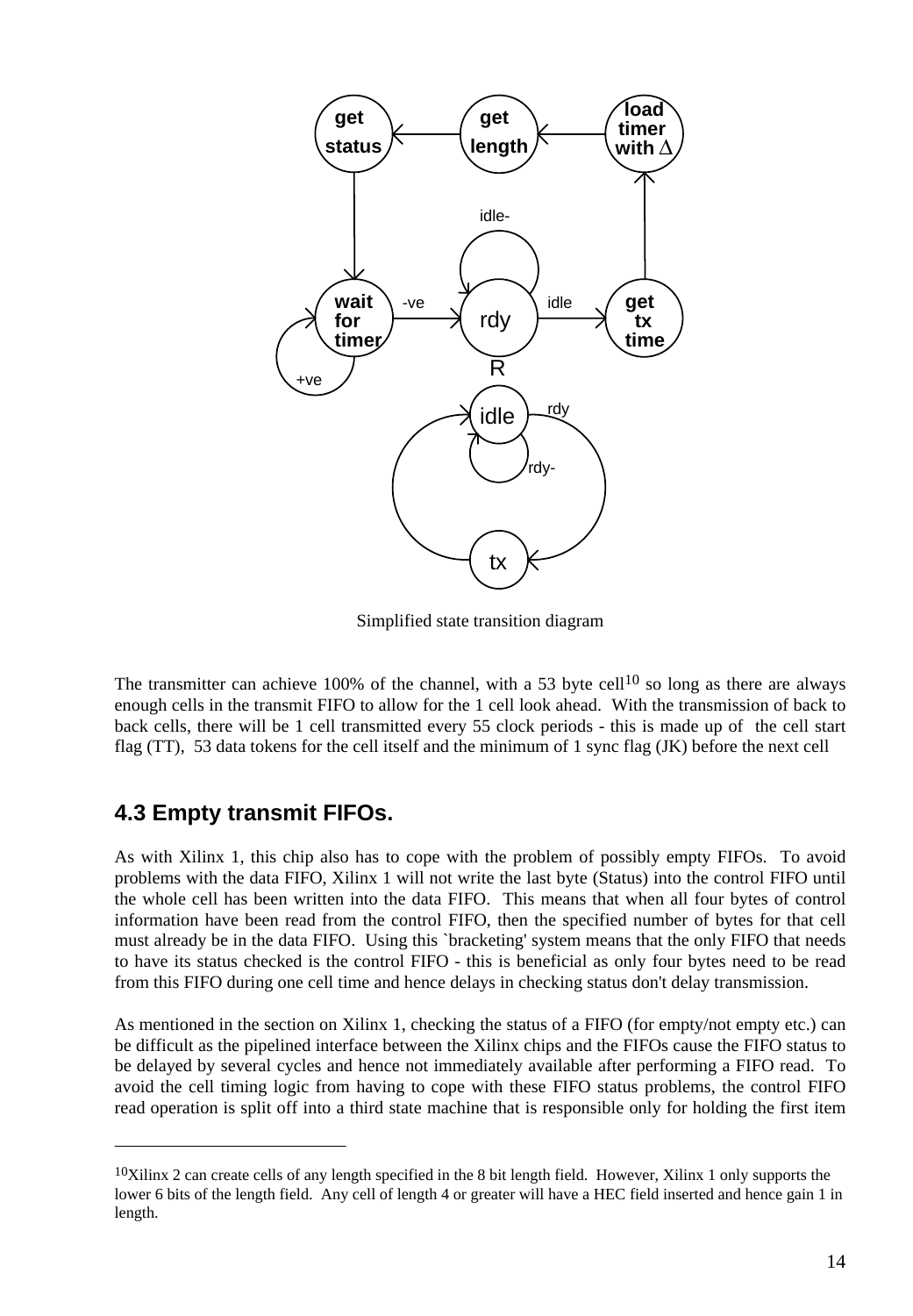from the control FIFO. This state machine generates a ready signal to the cell timing logic to indicate that it currently holds the head item from the control FIFO: the cell timing logic can produce an acknowledgement which will dismiss this item and cause the head of queue logic to fetch the next item from the control FIFO.

# **4.4 Ideas for Future Work**

One of the values which is not currently used is the status byte, which Xilinx 1 generates from the hard status field in the 64 byte record. At present this is only used as an indicator from Xilinx 1 that all the data for a cell have been written into the transmit data FIFO. Xilinx 2 reads this byte only as a flag to tell it that it can proceed with transmission of the cell.

The real purpose of this field for is to allow per cell control information to be passed to the transmitter. No control bits have been implemented yet, and the transmitter currently just ignores its contents. One suggestion for future use of this field is to have a transmit enable/disable bit. This would be used to indicate whether any 64 byte record actually required a cell to be transmitted or whether it was currently unused. If the transmitter received a disabled (or dummy) cell, then timing and control would proceed as usual, but nothing would be output on the ATM channel.

#### **4.4.1 Use of dummy cells**

One use of such a facility would be so that a template of cells with a fixed overall cell rate could be created which could be used if required by any of a number of streams. A second use is associated with the repeat period of the transmitter clock. If the gap between consecutive cells is greater than half the repeat period of the transmit clock then extra work would be required in software to delay the transfer of the cells into the transmit FIFOs, as the cells would otherwise be transmitted before the required time. To avoid this, dummy cells could be inserted into the transmit stream that activated the cell timing logic but caused nothing to be transmitted. Using this scheme, about 40 dummy cells per second would be required for a completely idle stream.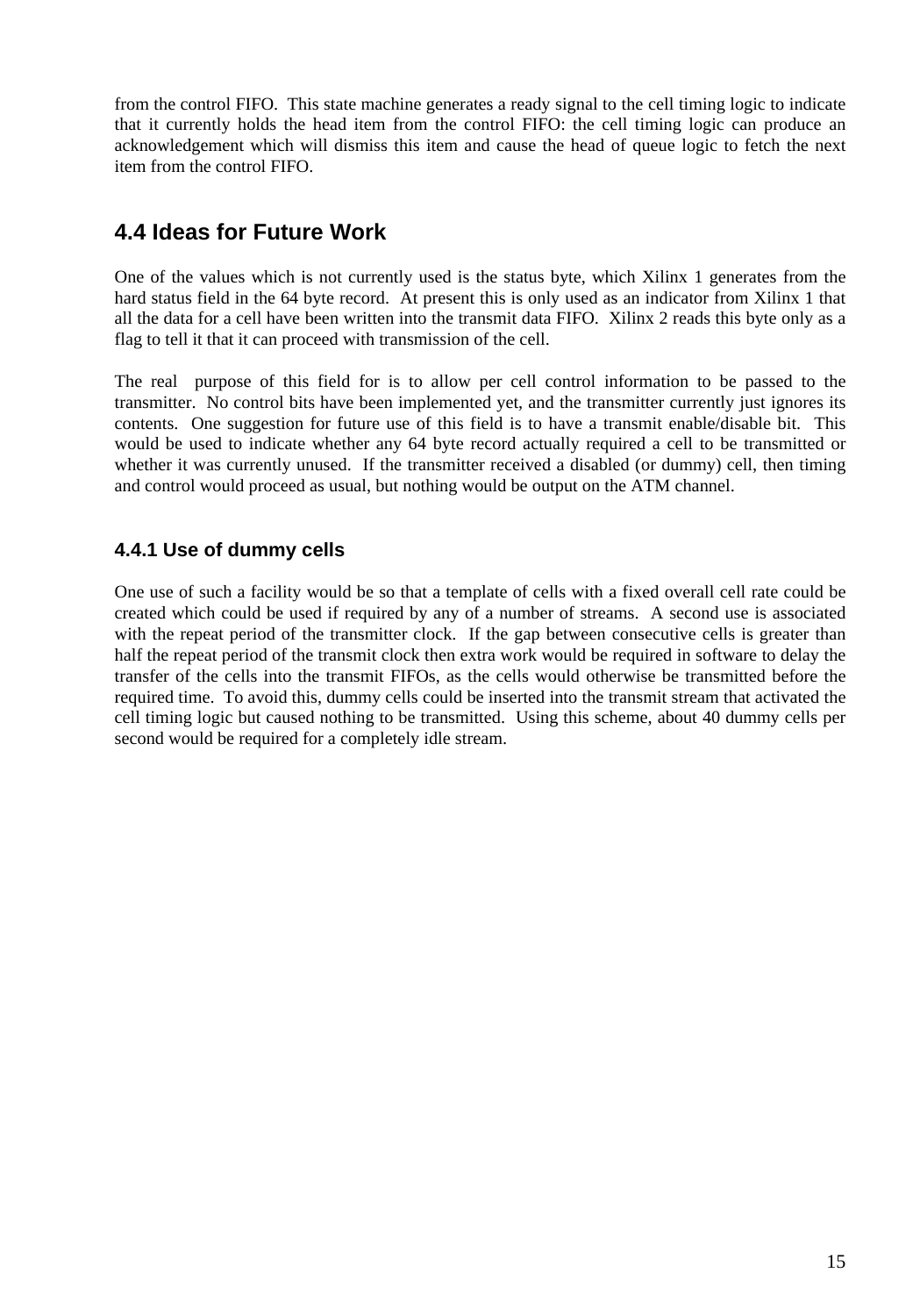# **5. Xilinx Three**

The current version of this chip is X3C.

The function of this chip is to receive cells from the ATM input and save them in the receive FIFOs. A rough schematic of this is shown below:



Rough schematic of Xilinx Three

A significant point about this implementation of an ATM cell receiver, is that it keeps a record of the arrival time of each cell, which is saved along with the cell contents.

# **5.1 Receive Process**

The receive process consists of waiting for a start of cell delimiter (TT) to arrive from the line and then to take up to the next 53 data items as cell contents. The sync symbol (JK) may be present within the cell if required<sup>11</sup> and will be ignored. Cells are normally expected to be 53 bytes long and will be truncated if of greater length. Although cells should be transmitted with at least one sync symbol between adjacent cells, this constraint is not required by the receiver which can accept cells back to back. On reception, the cell contents will be saved in the receive data FIFO. The HEC CRC is calculated on the cell header and the syndrome generated is saved in place of the HEC field. The syndrome should be 0 for a correctly received header.

<sup>11</sup>These may be generated by slow cell transmitters.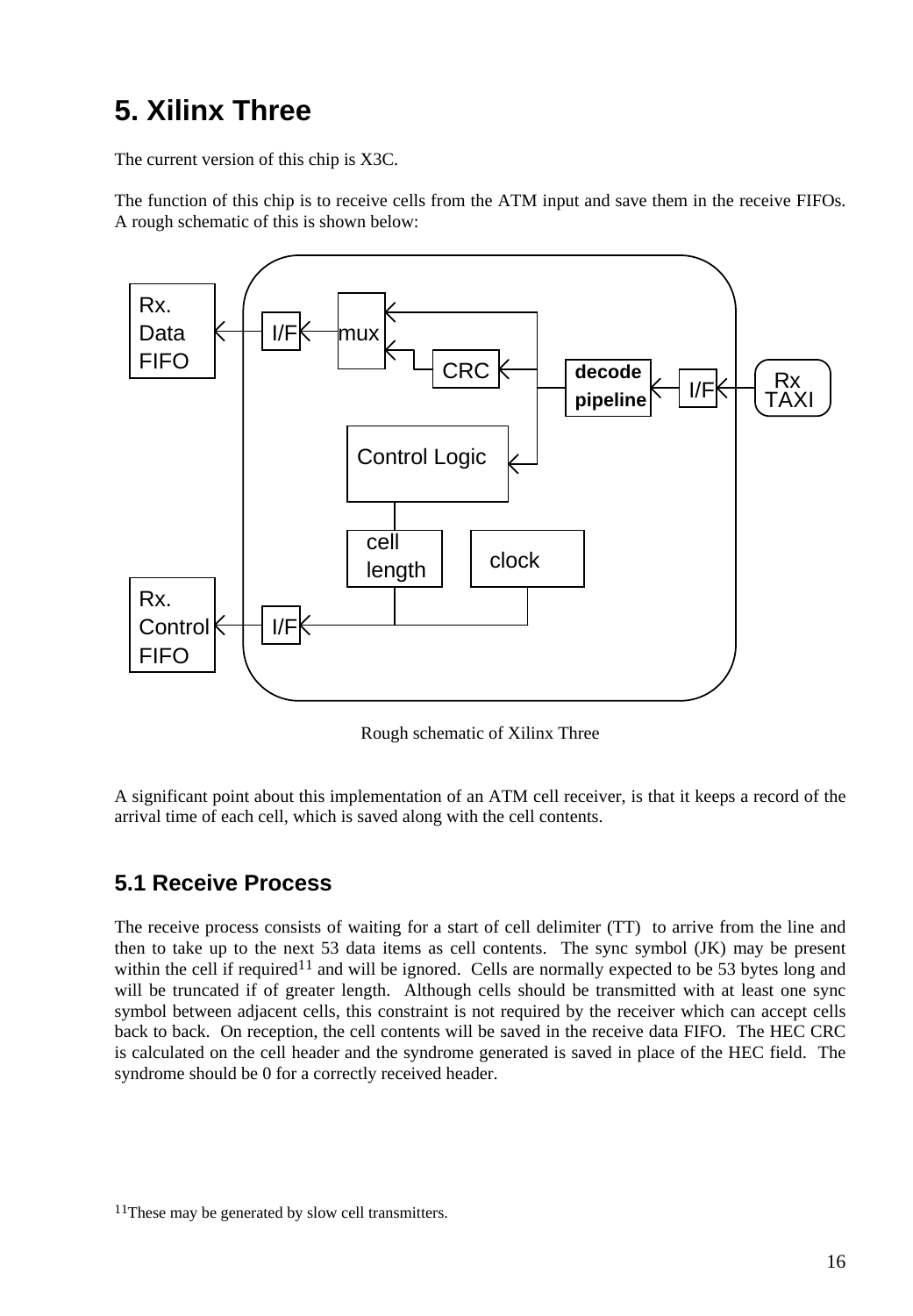### **5.2 Time Stamps and Control Information**

As well as copying the cell contents into the receive data FIFO, some control information is also saved in the receive control FIFO. To enable the reception of short or `runt' cells, each cell has an associated length field - this should normally be 53. As well as this, the receiver has a local 16 bit clock running (like the transmitter) which is clocked from the TAXI receive byte clock. This clock has an 80 ns period and hence gives a clock repeat period of about 5ms. At the start of the reception of each cell, a copy is made of the clock and this is written into the receive control FIFO. At the end of the cell reception, the cell length is written into the control FIFO. A second benefit of transferring the cell length is that this acts as a marker to indicate that the whole of the cell has been written into the data FIFO and thus enables Xilinx 1 to read the cell in a single burst without any waiting.

### **5.3 Implementation**

The receiver is implemented as a simple state machine which is event driven from the ATM input. The control logic is kept simple by pre-processing the ATM input with a decode pipeline. This `input pipeline' performs some simple pre-processing and presents the control logic with a token to indicate what has arrived: DATA, TT, NOP or ERROR - the DATA token being accompanied by 1 byte of data.

### **5.4 Performance**

The ATM cell receiver should run at 100% cell rate, with 53 byte cells. Any problems will be caused by the FIFOs overflowing due to the cells not being transferred fast enough by Xilinx 1. At present the interface is rather simple in its operation - the FIFOs are always assumed to be ready (i.e. not full) and data is written into these receive FIFOs without checking the status. This will of course cause problems when the FIFOs are full, as some or all parts of a cell will be lost. As the FIFOs are actually 9 bits wide, a simple confidence check on the data integrity is performed by using the top bit to indicate the first byte of transfer. This is used on both receive FIFOs, so the control FIFO will have the top bit set for the first timing byte for a cell and the data FIFO will have the top bit set for the first byte of cell contents. This top bit is checked by Xilinx 1, which will abort the transfer if the bit appears to have the wrong value.

Ideas for solving problems with FIFO overrun are covered in section 5.5.4

### **5.5 Ideas for Future Work**

The receiver was the first of these chips to be designed, and early experience of using this chip have enabled improvements to be introduced to the later chips before the designs were complete. As the first chip designed, the receiver has probably got the largest `wish list' for improvements!

#### **5.5.1 Dummy cells**

As with the transmitter, the 5ms clock repeat period causes problems for the software. To ensure that it is able to uniquely identify the arrival time for a cell, the software device driver would need to run its own clock. This would be needed to determine which 5ms period the cell arrived in. With the transmitter, it is proposed that this problem be addressed by the queuing of dummy cells which will never be transmitted. It is possible to use this same approach with the receiver and have the receive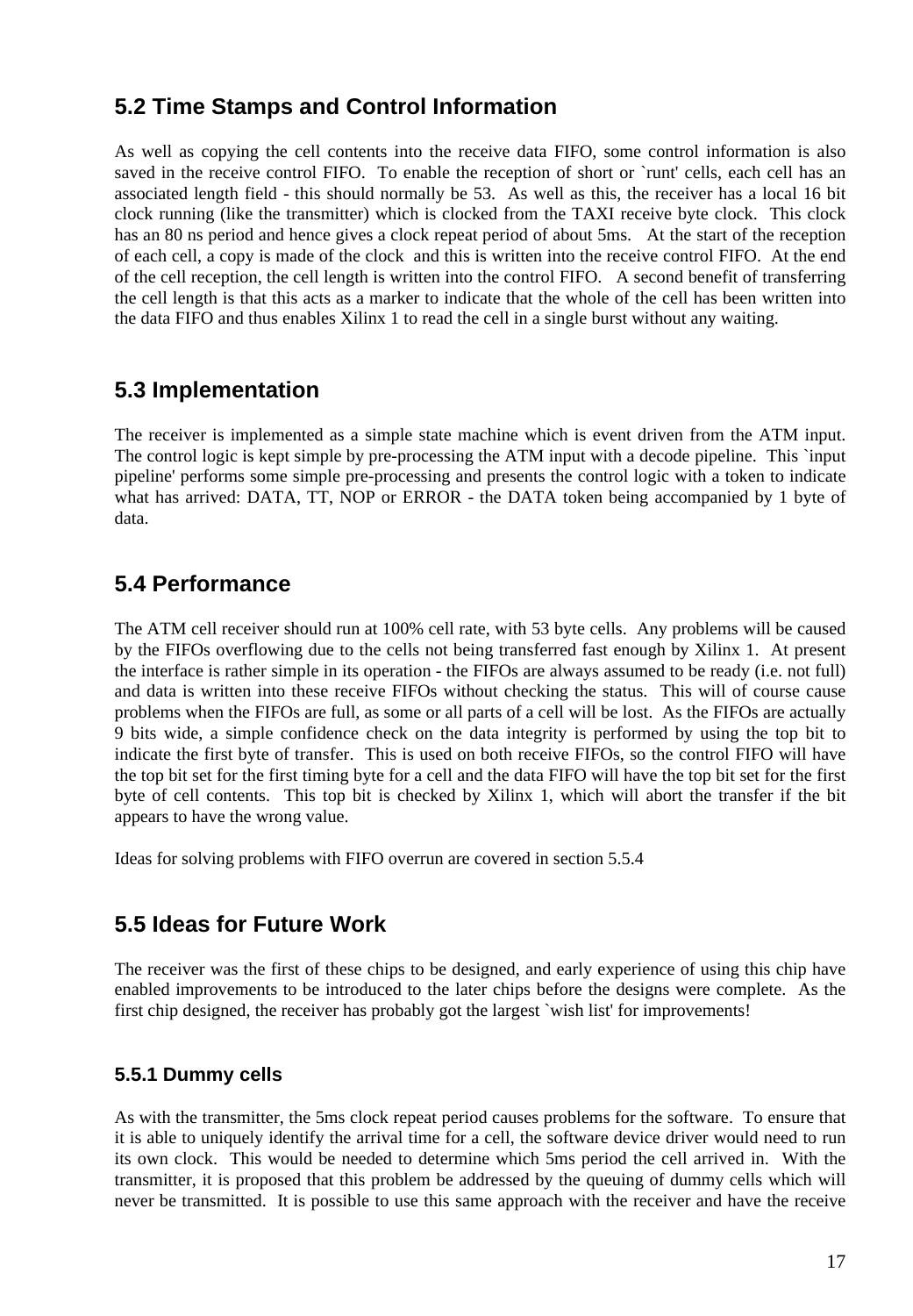logic generate dummy cells when the receiver is idle. These could be generated each time the clock wraps around to 0, and used by the software to increment the more significant part of a software clock.

As with the transmitter, it is only possible to pass dummy cells around if these can be distinguished from the normal cells. By following the same model as the transmitter, a status byte could be returned from the receiver through the control FIFO to indicate what is being passed. This has several uses as it enables the receiver to pass back other status information about the cell.

#### **5.5.2 Changes to FIFO Data Format**

The format of the data in the receive FIFOs doesn't fit in too well with the 64 byte record that has now been standardised for use by Xilinx 1. In particular, passing the syndrome in place of the HEC gives this value too late to fill into its required field in the 12 byte header. The solution to this is to pass the syndrome via the control FIFO rather than the data FIFO. The other new value to pass via the control FIFO is the status byte that is mentioned in the previous section. This would give the format of the data in the receive FIFOs as follows:

| <b>Control FIFO</b> | Data FIFO             |
|---------------------|-----------------------|
| Timing byte 0       | Cell Header bytes 1-4 |
| Timing byte 1       | Cell Body bytes 1-48  |
| Syndrome            |                       |
| Length              |                       |
| <b>Status</b>       |                       |

#### **5.5.3 Changes to Implementation**

The implementation of this chip would probably follow the model of the transmitter and have separate control and data state machines which rendezvous at appropriate points.

#### **5.5.4 Coping with FIFO overrun**

#### Half full

Ideally, it would be best to only write a cell into the FIFOs if it was known that enough room was available - unfortunately, the only status available from the FIFOs is Empty, half Full & Full. Although full may not be set before a cell is saved in the FIFOs, there may less space than that required for a complete cell - it is likely therefore, that only part of the last cell is saved in the FIFOs. One sure way of solving this problem is to use the half full indication as a full flag, as if the FIFOs are less than half full at the start of a cell then there will easily be enough space for the rest of a cell. Unfortunately, using the half full indication means that only just over half the buffer space is available for use and also means that the fast block transfer by Xilinx 1 on FIFO half full is no longer used so regularly.

Several other schemes are possible for coping with overflowing FIFOs - two of which are detailed below.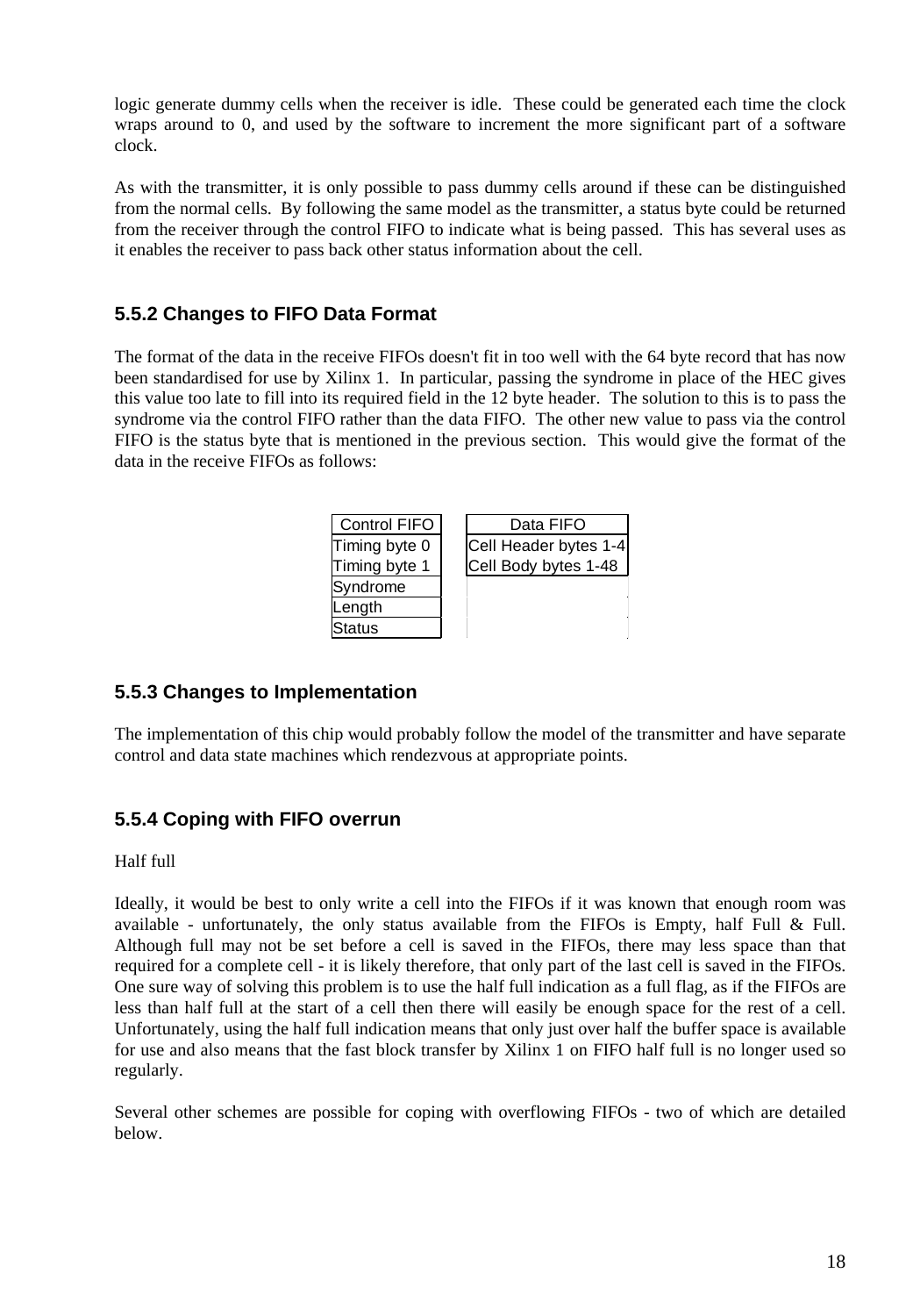#### Halt on FIFO overflow

With the proposed new format, the data FIFO will hold 78 cells and the control FIFO, information about  $102$  cells<sup>12</sup>. Because of this, when it is detected that the data FIFO has overflowed, there will still be space in the control FIFO for that cell's control information. The last piece of information to be written into the control FIFO is the status field - which could have a status bit that indicates whether all the cell was correctly written into the data FIFO. If reception was halted at this point, then the cell would be removed from the FIFO later by Xilinx 1 leaving the FIFOs empty. In this case, as there were 1 or more bytes short in the data FIFO then the final byte saved would be read 2 or more times. The software would be able to tell that the cell had possibly been corrupted by the value in the status field. Hence after all data had been removed from the FIFOs, the FIFOs would be in a clean state to accept new cells.

When the device driver detects a corrupted cell - as indicated by the status field - it would know that FIFO overrun had occurred which had caused reception to be suspended. At this point, the device driver could start reception again into the empty FIFO.

#### Suspend until less than half full

The problem with the last method is that it still requires processor intervention and all incoming cells are ignored for the time it takes Xilinx 1 to transfer 78 cells. A compromise solution could be for the receiver to suspend cell reception until the data FIFO is half full. This would block reception for only half the period of time and also would not require intervention by the processor<sup>13</sup> to start cell reception again. The only problem with this method is that it would leave a cell in the data FIFO that had some of its data missing. This could be fixed by Xilinx 1 - by checking the status flags and stopping the read from the data FIFO when the FIFO was empty or when the head of the next cell was found - as indicated by the top bit being set. The missing contents of the cell could be padded with 0 or copies of the last valid data byte. This would make more work for Xilinx 1, in that it would need to perform this reframing operation and sometimes save the head of the next cell for future use.

This method would be a good compromise solution, although it would tend to lose bursts of cells under heavy load. Its possible implementation will depend on the availability of space in Xilinx 1.

#### **5.5.5 Problems with `runt' cells**

The reception of `runt' cells causes a few problems for the receiver. These are cells that are shorter than the standard cell length of 53 bytes. The receiver can normally handle short cells with no lasting problems - as the cell will just be associated with a non standard length field. One problem however is caused by the ability to have sync symbols within a cell, as when a short cell is received, the receiver will continue to wait for the remainder of the cell - which could legally arrive some time later. The end of the cell is only known for certain when the start delimiter for the next cell arrives, which means that a short cell will be left incomplete until this point. A time-out on cell arrival could be implemented, but this would probably be in breach of the transmission standard.

<sup>&</sup>lt;sup>12</sup>The FIFOs are 9 bits wide, with the data FIFO holding 4096 words and the control FIFO 512 words.

<sup>&</sup>lt;sup>13</sup>The cell receive chip doesn't have access to the rx FIFO empty flags.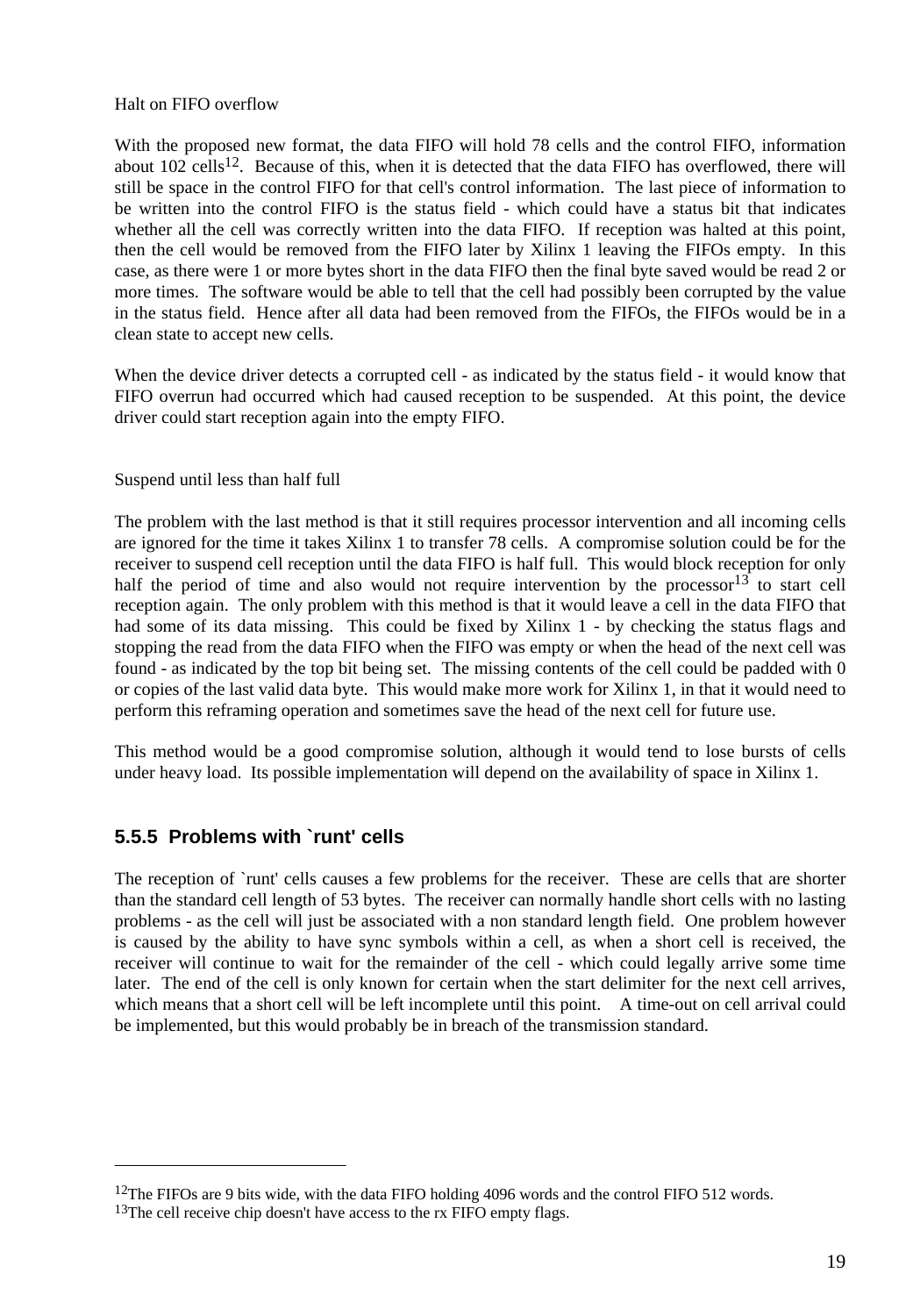A second problem that exists with the current release is that receiving a very short cell (0-2 bytes long) causes only part of the control information for that cell to be saved and hence corrupts the format of the contents of the control FIFO. This would cause Xilinx 1 to abort on a format error. This problem should be fixed with the next release although this will cause loss of a complete cell if more control information needs to be handled than there is time for (cell lengths 0-4 bytes).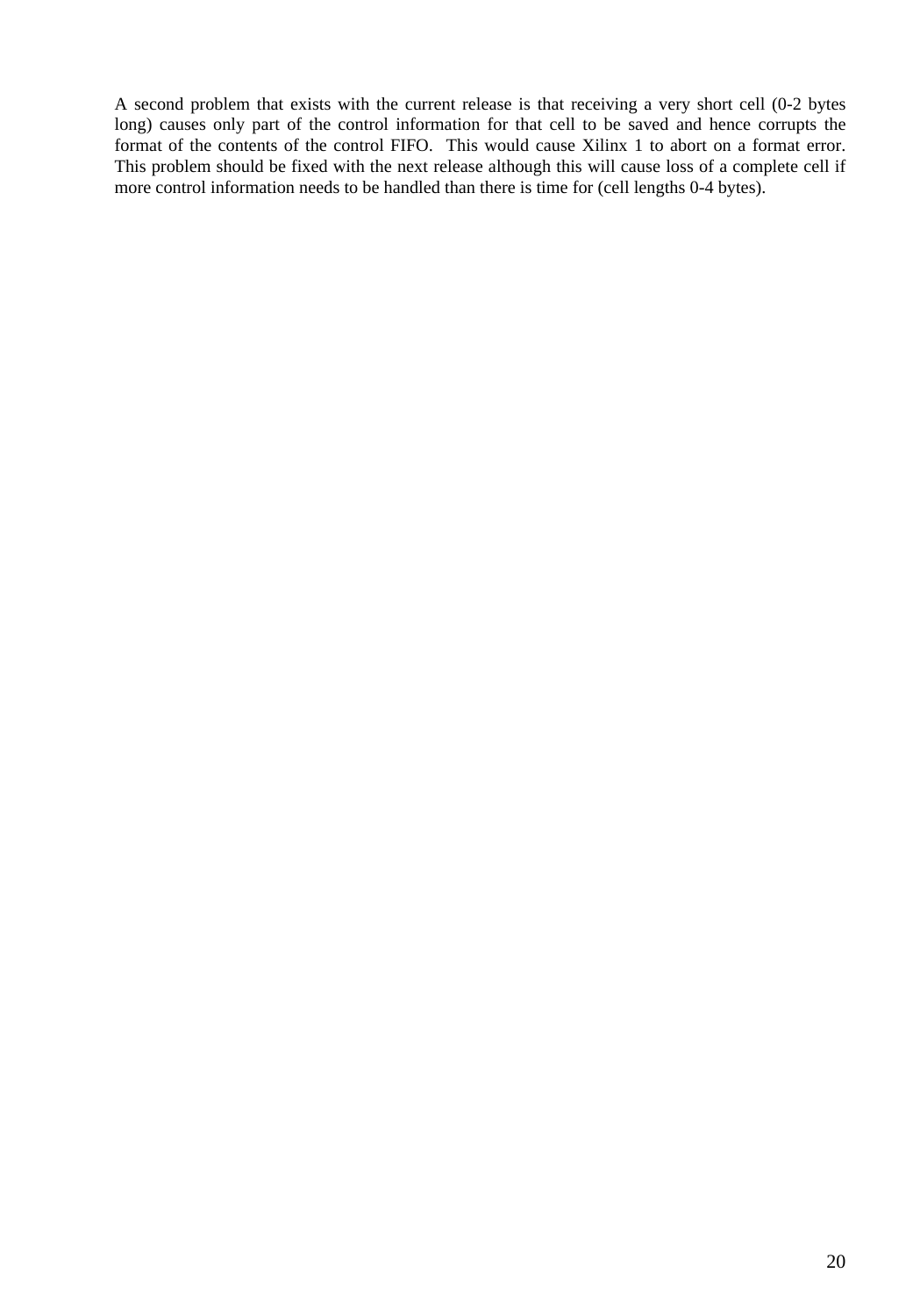# **6 Conclusions**

The initial version of this ATM interface is now complete and (as of January 1995) two of these cards are currently in operation. Current software for traffic generation and traffic monitoring can sustain cell transfer between two cards (without an intermediate switch) at rates of up to about 140,000 cells/second with 0 cell loss and up to about 180,000 cells/second before cell loss becomes significant.

## **6.1 Performance**

As a standard ATM interface, the current performance figure should give no problems. As a piece of test equipment, it would be useful if it could handle sustained bursts of 100% channel utilisation for both traffic generation and monitoring. At present, it will be able to handle 100% channel utilisation but only for short bursts of cells. Determining the maximum length of cell burst possible would actually make both an interesting calculation and experiment - this is likely to be quite a lot larger than the number of cells that can be stored in the FIFO.

#### **6.1.1 Performance Improvements**

Limits in performance are caused by the combined effect of the software and Xilinx 1. Although Xilinx 1 is capable of operating faster than  $100\%$  cell rate<sup>14</sup>, it is only slightly faster than this and would present the software with a crisis time of about 3 µs between 16 cell transfers. As the speed of Xilinx 1 is very close to the cell rate, small changes in the time taken by Xilinx 1 make a significant difference to the overall performance. Part of this problem is caused by the use of 64 byte records for specifying cells in transputer memory. As the video memory is read via a serial access port, unused locations in the record need to be accessed even if there is no need to read or write that location

The time taken to read the unused fields in the record adds 8µs to the transfer time - it is difficult to know how to avoid this, without changing to a different arrangement of cell records in memory which might create significant extra software overheads in address calculation. The 64 byte record also allows for future improvements to be made to the hardware without radical software changes.

There is a small amount of per cell overhead in Xilinx 1 which might be reduced, but a more significant improvement would be to increase the clock rate of Xilinx 1. The clock rate is currently 16 MHz and it may be possible to increase this to 20 MHz by modifying Xilinx 1 to improve the timing on the interfaces to the FIFOs and the VRAM. This would reduce the 16 cell Tx transfer to 53.85µs, which would increase the software crisis time (to keep up with 100% cell rate) from 3.09 µs to 16.55 µs. Experiments with increasing the Xilinx 1 clock rate to 20 MHz (and thus currently running the hardware slightly out of spec.) show that it is possible to run the traffic generation and monitoring systems described above at 100% cell rate with no cell loss.

<sup>14</sup>With receive, only if the receive FIFOs are at least half full.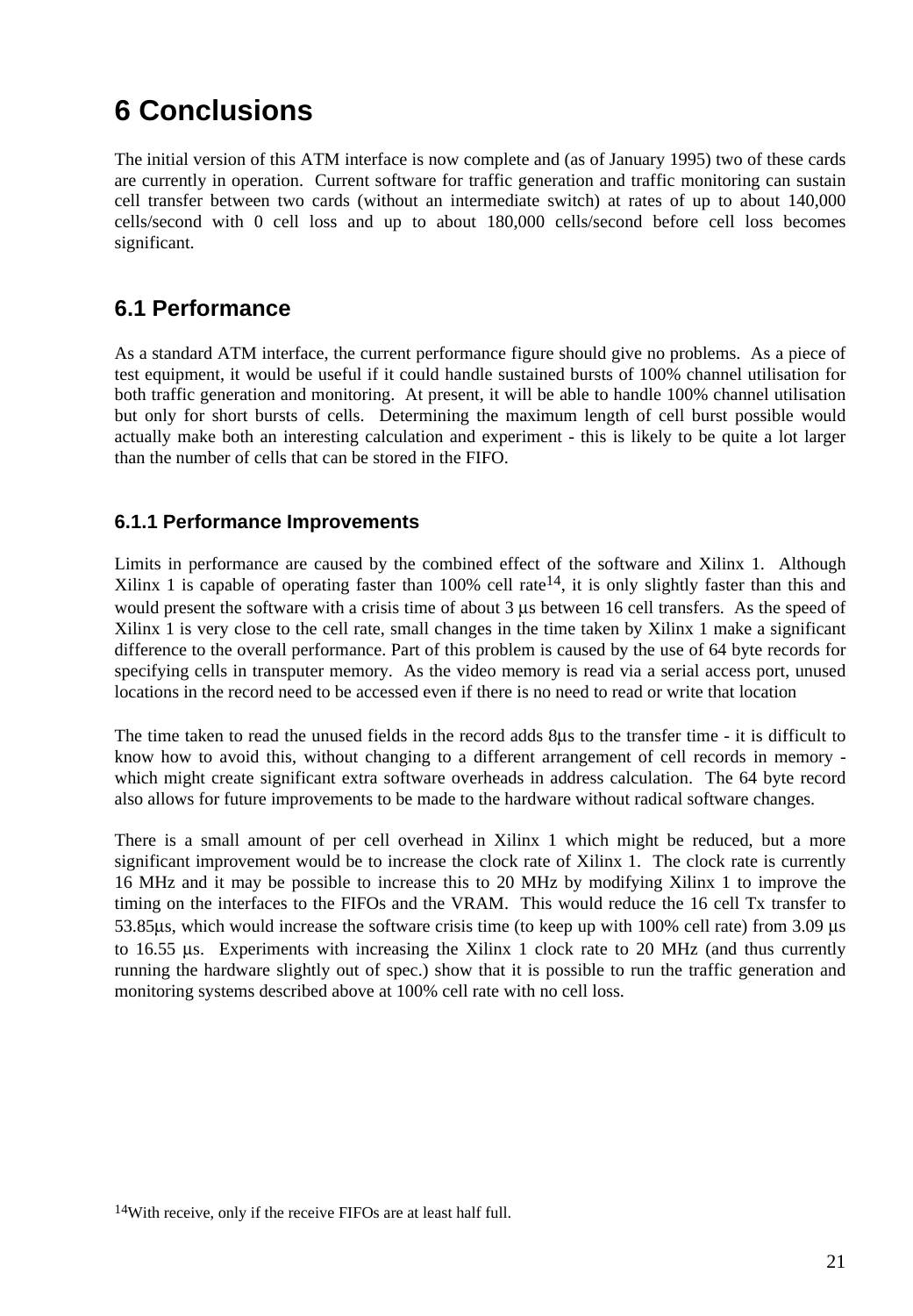## **6.2 Upgrades to Xilinx designs**

A number of changes to the Xilinx designs have been proposed in sections 3-5. The most important of these is the rework of Xilinx 3 to provide a status field for each cell and to pass the syndrome via the control FIFO. This in turn will allow the receive record format to be updated to match that of the transmitter and hence provide word alignment for the cell header. This will require a rework of Xilinx three and minor updates to Xilinx 1 to utilise the new FIFO and record formats.

# **References**

- [1] The Transputer Applications Notebook. INMOS 1989.
- [2] **IMS T805 transputer. Inmos, May 1989.**
- [3] The Programmable Gate Array Book. XILINX 1992.
- [4] Preliminary data sheet Am7968/Am7969 TAXIchip<sup>TM</sup> Integrated circuits. Advanced Micro devices May 1989.
- [5] Preliminary Technical Data. 131,072 Words x 8 bits Multiport DRAM TC528128BZ-80, Toshiba 1990.

TMTAXIchip is a trademark of Advanced Micro Devices, Inc.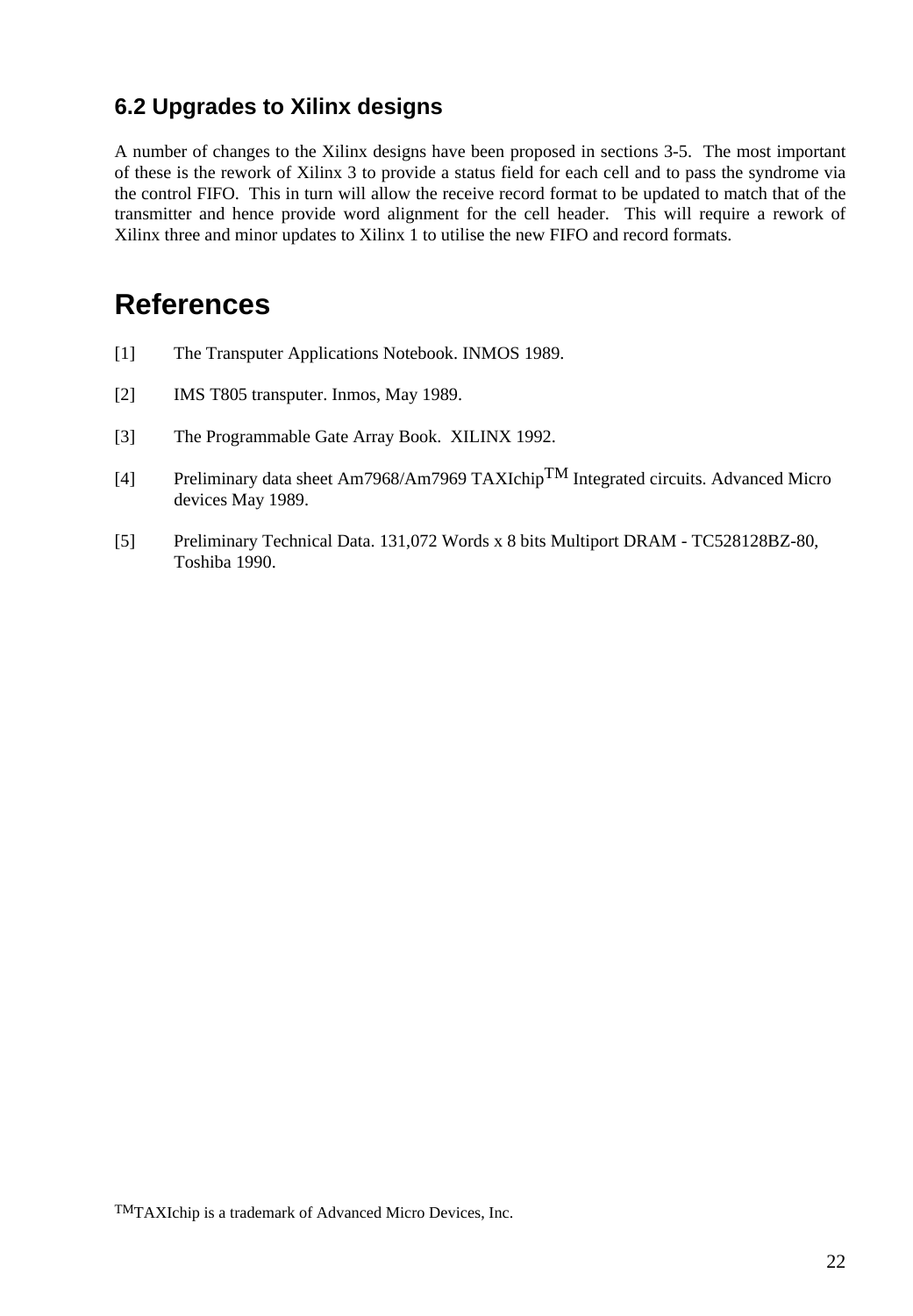# **Appendix A Standard Bootstrap interface**

This interface is provided directly by a logic array on the TRAM card itself and is therefore available before the rest of the Xilinx chips have been programmed. This interface allows the three Xilinx chips to be booted and also allows all I/O circuitry on the TRAM card to be reset - including the Xilinx chips. In the latter case, this reset can be used to perform a soft reset of the Xilinx chips without causing a reboot.

#### **A.1 Control register**

Name: csr Address: #40000040

The control register is a read/write register that sets the output of two on board control lines.

| $\sqrt{W}$ | $\overline{\phantom{a}}$ | $\overline{\phantom{0}}$ | $\overline{\phantom{a}}$ | $\overline{\phantom{a}}$ | $\overline{\phantom{a}}$ |  | DECEE | <b>XIPROGRAM</b> |
|------------|--------------------------|--------------------------|--------------------------|--------------------------|--------------------------|--|-------|------------------|
|------------|--------------------------|--------------------------|--------------------------|--------------------------|--------------------------|--|-------|------------------|

The **XIPROGRAM** bit is active high. If this is set to 1 it will force the **done** signal on the card to a 0 state. This signal is a wired-and signal that connects to all three Xilinx chips and is locally pulled up by a resistor.

The **XIRESET** bit is also active high. This will activate the **reset** signal on the card, which will reset the various I/O chips and FIFOs and will also give a reset signal to the Xilinx chips. The effect on the Xilinx chips will depend on their current state and will be explained later.

Bit 2 of the control register will always read back as 1. The top 5 bits of the register are undefined.

#### **A.2 Status Register**

Name: xistatus Address: #40000000

The status register is read only and will give the current status of three status bits from the Xilinx chips. There are no side effects of reading from the status register.

| <b>XIDONE</b><br>-<br>$\overline{\phantom{a}}$<br>$\sim$<br>-<br> |
|-------------------------------------------------------------------|
|-------------------------------------------------------------------|

The **XIREADY** bit gives the value of the **rdy** signal which indicates that the first Xilinx chip is ready to accept a byte of data on the Xilinx boot port.

The **XIINIT** bit gives the value of the **init** signal which shows that one or more of the Xilinx chips is currently going through an initialisation phase and no boot information should be sent yet. The initialisation phase takes between 11 and 33ms. The main part of the initialisation phase is only entered after a power on reset to allow the power supply time to stabilise.

The **XIDONE** bit gives the value of the **done** signal which is high when the all the Xilinx chips have been successfully loaded.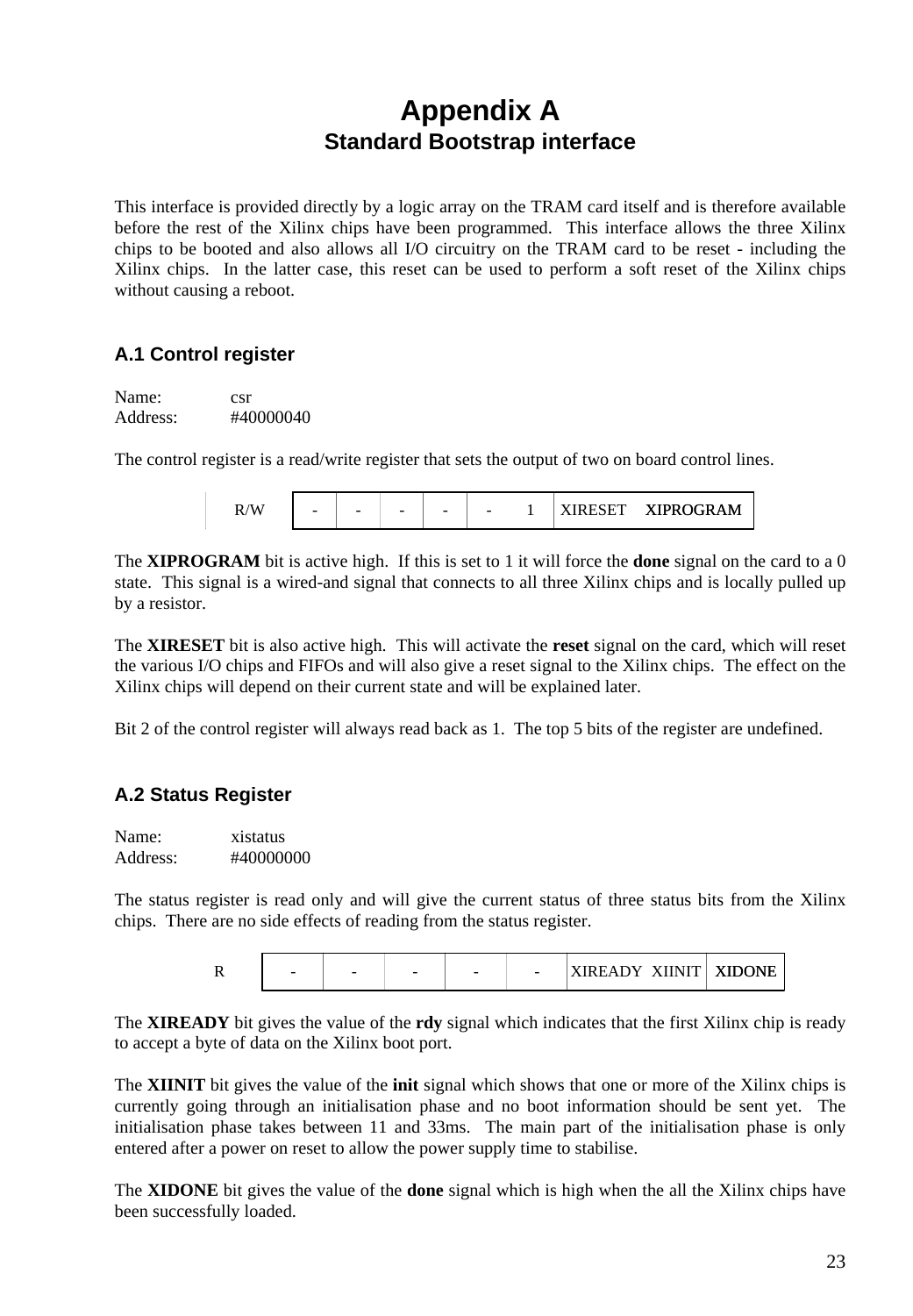#### **A.3 The Boot port**

Name: xiboot Address: #40000000

This port is used to write configuration data into the Xilinx chips. This port is only ready to take a new byte of data when the **XIRDY** bit of the status register is set to 1.

#### **A.4 Xilinx boot sequence.**

On power on, the Xilinx chips will first go through a 11 to 33 ms initialisation phase, followed by a 195 to 580 us memory clear phase. After this, the Xilinx chips will first wait for the reset signal to go inactive and then the **init** bit in the status register will go to 0 to indicate that the Xilinx chips are ready for loading.

The Xilinx chips are now in the **configuration mode** and are ready to be loaded with the Xilinx configuration information. Asserting **reset** at this point will take the Xilinx chips back to the memory clear phase.

Whilst in the **configuration mode**, the Xilinx chips will accept data on the **boot** port. After receiving each byte of data, the **rdy** bit of the status register will go to 0 for an undefined period, whilst the byte is being loaded. During configuration mode, the **done** bit of the status register is 0.

After all the data has been loaded into a Xilinx chip, it will go into an **operational** state and stop pulling the **done** signal to 0. After all three chips have been loaded, the **done** signal will be pulled to a 1 by an on board pull-up resister.

When the Xilinx chips are in an **operational** state, they can be reset, by taking the **reset** signal to 1 for a short while (>6µs). This will just reset the user logic and not cause a reprogram cycle. While in the operational state, the chips can be reprogrammed by pulling **done** to 0 by setting the **prog** bit in the control register. The documentation is ambiguous at this point. The 1->0 transition on **done** is indicated as initiating a reprogram sequence - whereas elsewhere it states that a **reset** and a taking **done** to 0 are required. The latter looks to be a more conservative approach as the extra reset is unlikely to cause any problems.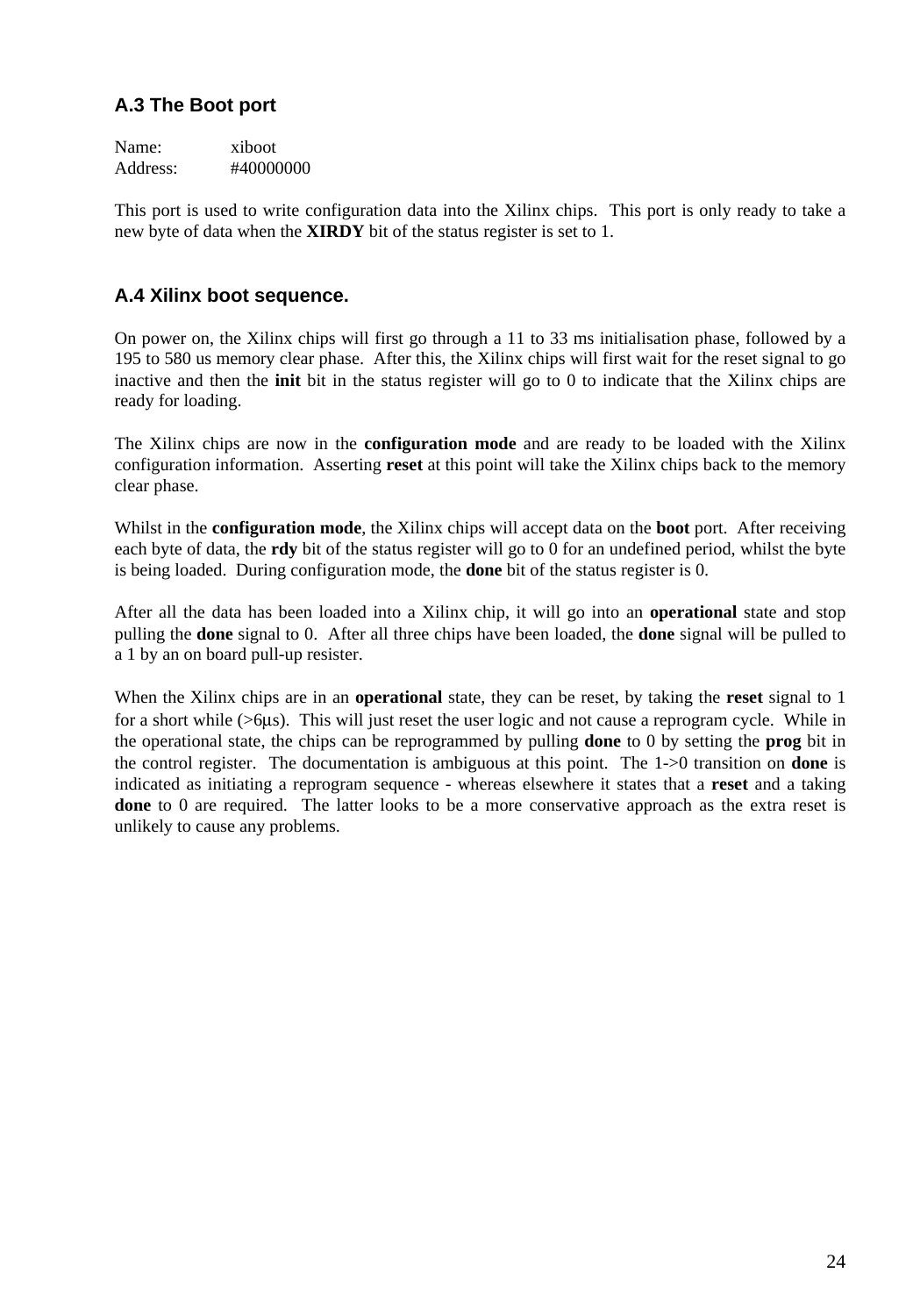The recommended boot sequence at any time is as follows:

#define XIDONE 1 #define XIINIT 2 #define XIREADY 4 #define XIPROGRAM 1 #define XIRESET 2

csr = XIPROGRAM | XIRESET; wait a minimum of 6µs  $\text{c}$ sr=0; wait until not xistatus&XIINIT

repeat

Note: (xistatus&XIDONE) should be false wait until (xistatus&XIREADY) is true; write byte of config. data to: xiboot until all data sent

(xistatus&XIDONE) should now go to true - may be a slight delay.

csr = XIRESET /\* reset all three Xilinx chips, FIFOs and taxi chips \*/ wait for 6µs  $\csc=0$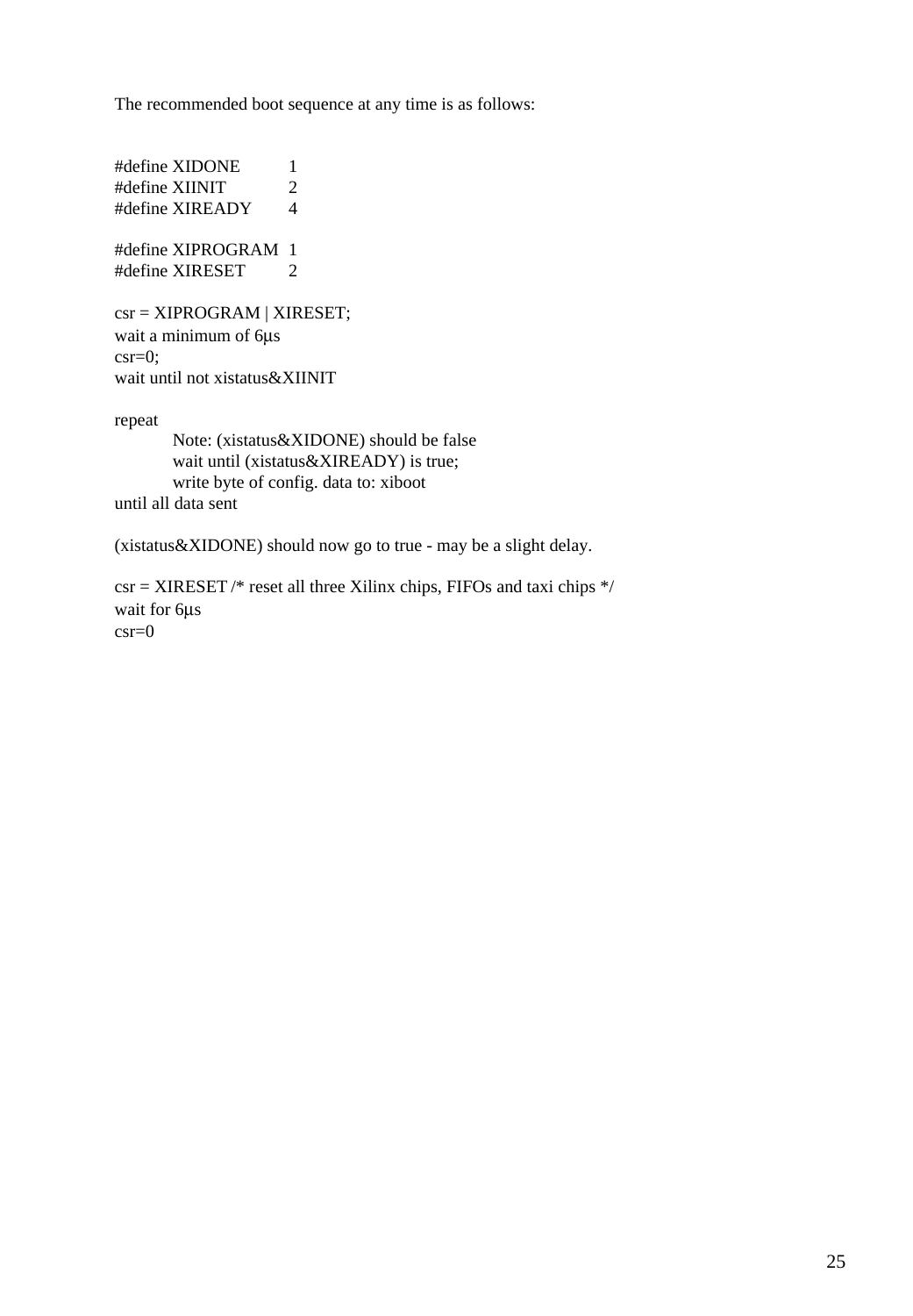# **Appendix B Register Interfaces to Xilinx chips**

# **B.1 Xilinx One - X1E (VRAM-FIFO Interface)**

#### **B.1.1 Control/Status Register**

X1RXD is set.

| Name:<br>Address: |                                                                                                                                                                                                                                                                                                                                              | x1csr<br>#40                                                                                                                  |                                                           |  |                                                               |       |              |                                                                      |                                                                                                                                                                                                                                                                      |
|-------------------|----------------------------------------------------------------------------------------------------------------------------------------------------------------------------------------------------------------------------------------------------------------------------------------------------------------------------------------------|-------------------------------------------------------------------------------------------------------------------------------|-----------------------------------------------------------|--|---------------------------------------------------------------|-------|--------------|----------------------------------------------------------------------|----------------------------------------------------------------------------------------------------------------------------------------------------------------------------------------------------------------------------------------------------------------------|
| W                 | X <sub>1</sub> GO                                                                                                                                                                                                                                                                                                                            |                                                                                                                               | X1WAIT X1FAST                                             |  | X1INPUT X1IETXR X1IETXD X1IERXR X1IERXD                       |       |              |                                                                      |                                                                                                                                                                                                                                                                      |
| R                 |                                                                                                                                                                                                                                                                                                                                              |                                                                                                                               |                                                           |  | <b>X1TXR</b>                                                  | X1TXD | <b>X1RXR</b> | X1RXD                                                                |                                                                                                                                                                                                                                                                      |
| X1GO              |                                                                                                                                                                                                                                                                                                                                              |                                                                                                                               |                                                           |  | Start transfer. This bit is cleared at the end of a transfer. |       |              |                                                                      |                                                                                                                                                                                                                                                                      |
| X1WAIT            |                                                                                                                                                                                                                                                                                                                                              |                                                                                                                               |                                                           |  |                                                               |       |              | Don't terminate a read transfer on the Rx. control FIFO being empty. |                                                                                                                                                                                                                                                                      |
| X1FAST            |                                                                                                                                                                                                                                                                                                                                              | For receive: if the data FIFO is half full at the start of or during the transfer<br>then stop checking the FIFO status bits. |                                                           |  |                                                               |       |              |                                                                      |                                                                                                                                                                                                                                                                      |
| X1INPUT           | Set to 0 for transmit, or 1 for receive. Setting this bit to 1 will forces all SE-<br>inputs to the video memory to $0$ - as is required during Write Transfer<br>cycles. This bit should not be set if the video memory is currently in<br>output mode as this will cause all four memory chips to enable data<br>onto the serial data bus. |                                                                                                                               |                                                           |  |                                                               |       |              |                                                                      |                                                                                                                                                                                                                                                                      |
| <b>X1TXR</b>      |                                                                                                                                                                                                                                                                                                                                              |                                                                                                                               |                                                           |  |                                                               |       |              | Transmit Ready - both data and control FIFOs are less than half full |                                                                                                                                                                                                                                                                      |
| <b>X1TXD</b>      |                                                                                                                                                                                                                                                                                                                                              |                                                                                                                               | Transmit Done - a Transmit transfer has completed         |  |                                                               |       |              |                                                                      |                                                                                                                                                                                                                                                                      |
| <b>X1RXR</b>      |                                                                                                                                                                                                                                                                                                                                              |                                                                                                                               | Receive Ready - both data and control FIFOs are non empty |  |                                                               |       |              |                                                                      |                                                                                                                                                                                                                                                                      |
| X1RXD             |                                                                                                                                                                                                                                                                                                                                              | Receive Done - a Receive transfer has completed                                                                               |                                                           |  |                                                               |       |              |                                                                      |                                                                                                                                                                                                                                                                      |
| <b>X1IExxx</b>    |                                                                                                                                                                                                                                                                                                                                              |                                                                                                                               |                                                           |  | Interrupt enable for status bit X1 <xxx>.</xxx>               |       |              |                                                                      |                                                                                                                                                                                                                                                                      |
| Notes:            |                                                                                                                                                                                                                                                                                                                                              |                                                                                                                               |                                                           |  |                                                               |       |              |                                                                      | The interrupt enable bits are all cleared on an interrupt acknowledge from the Transputer.                                                                                                                                                                           |
|                   |                                                                                                                                                                                                                                                                                                                                              |                                                                                                                               |                                                           |  |                                                               |       |              |                                                                      | The X1TXD and X1RXD bits are both generated from a single DONE bit which is used<br>to generate X1TXD and X1RXD depending on the value of the bit `Input'. If the value of<br>the bit `X1INPUT' is changed after a transfer, then this will change which of X1TXD or |

The control bits: X1INPUT, X1WAIT and X1FAST should be set before the X1GO bit.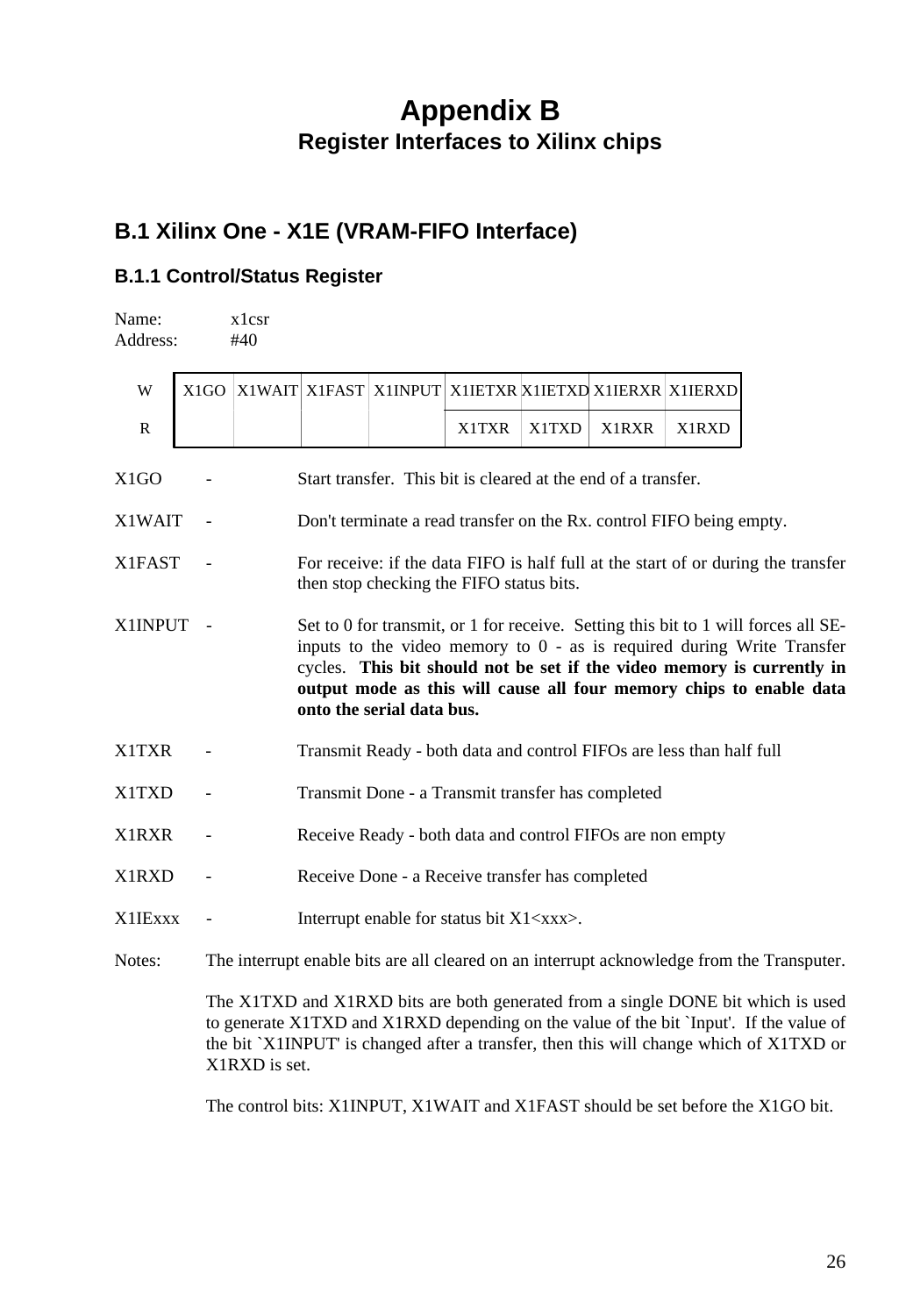#### **B.1.2 Counter Register**

Name: x1cell Address: #44

| R/W |  |  |  |  | X1CC4   X1CC3   X1CC2   X1CC1   X1CC0 |  |  |  |
|-----|--|--|--|--|---------------------------------------|--|--|--|
|-----|--|--|--|--|---------------------------------------|--|--|--|

Count of the number of cells required to be transferred from FIFO to VRAM (max 16). If the transfer runs to completion, then the transfer will end with this register set to 0.

Writing to this register will also clear the Rx/Tx Status register and the DONE bits X1RXD and X1TXD.

#### **B.1.3 Tx/Rx. Status Register**

Name: x1txrxs Address: #4C

|  | X1ABORT X1HALF   X1RES1 |  |  |  |  |  | $\vert$ X1FORM $\vert$ X1HALT $\vert$ X1NOT53 $\vert$ X1EMPTY $\vert$ | – X1COUNT |
|--|-------------------------|--|--|--|--|--|-----------------------------------------------------------------------|-----------|
|--|-------------------------|--|--|--|--|--|-----------------------------------------------------------------------|-----------|

| <b>X1COUNT</b> |                          | Transfer ends on $x1cell = 0$ .                                                                                                  |
|----------------|--------------------------|----------------------------------------------------------------------------------------------------------------------------------|
| <b>X1EMPTY</b> | $\overline{\phantom{0}}$ | Transfer ends on Control FIFO empty and X1WAIT not set.                                                                          |
| <b>X1NOT53</b> | $\overline{\phantom{a}}$ | Transfer ends on cell length not 53 bytes.                                                                                       |
| <b>X1HALT</b>  | $\qquad \qquad -$        | Transfer halted by software - by clearing X1GO bit.                                                                              |
| X1FORM         | -                        | Format error in data from Rx FIFOs: Expected D8=0, got D8=1 OR<br>expected $D8=1$ , got $D8=0$ .                                 |
| X1RES1         | -                        | Reserved.                                                                                                                        |
| <b>X1HALF</b>  | $\qquad \qquad -$        | Rx Data FIFO was half full at some point during the transfer.                                                                    |
| X1ABORT        | ۰                        | Stopped part way through transfer. Either on one of the format errors or by<br>user abort generated by writing to this register. |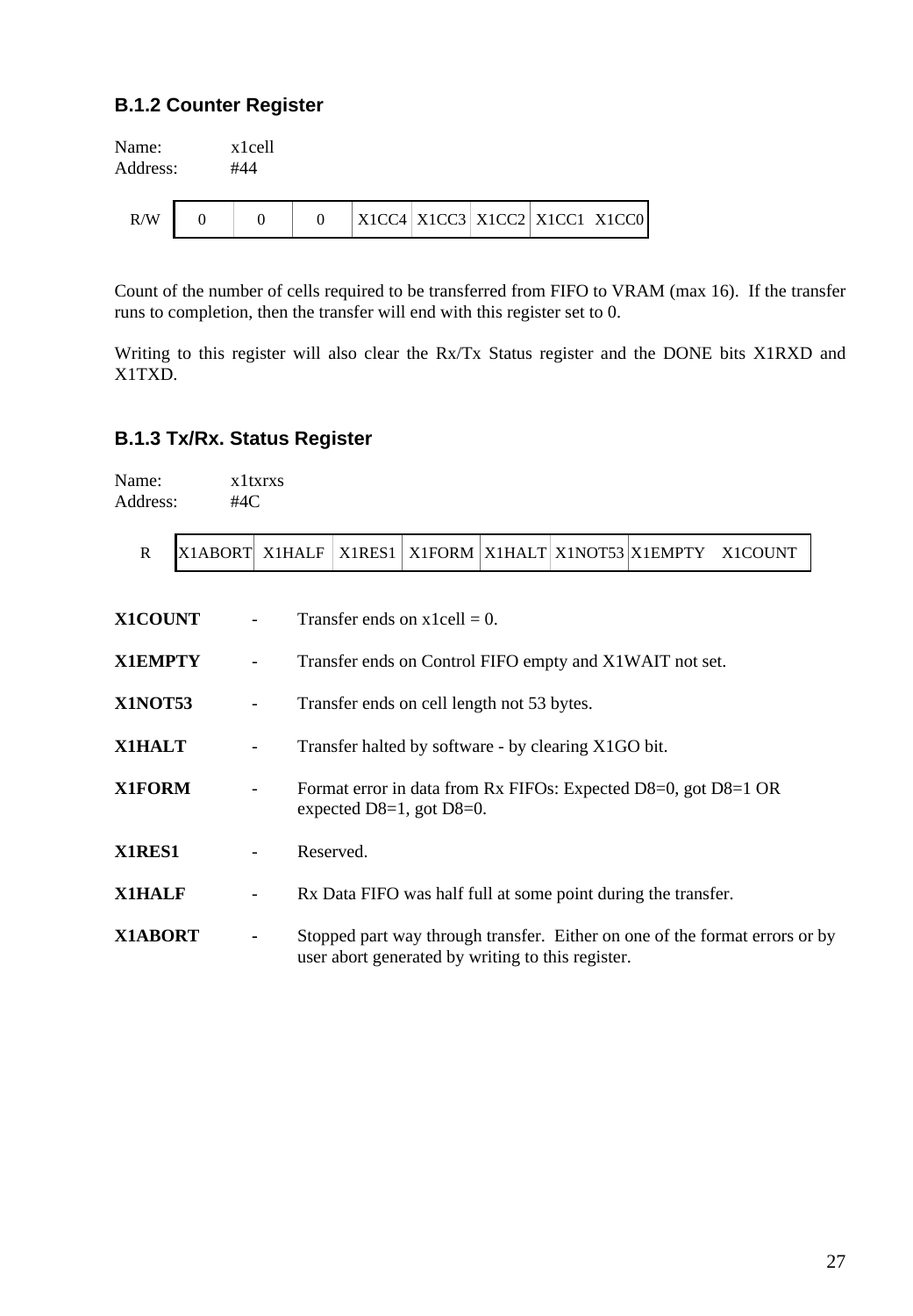# **B.2 Xilinx Two - X2C (cell transmit)**

This Xilinx chip (X2C) handles ATM transmit. This version reads ATM cells from the Tx FIFOs and transmits these over the TAXI output at the specified time.

#### **B.2.1 Command and Status Register**

Name: x2csr Address: #60

|   | <b>IX2TXCEFIX2TXDEFI X2MK   X2CN   X2T1   X2WT  X2IDLE   X2GO</b> |  |  |  |
|---|-------------------------------------------------------------------|--|--|--|
| W |                                                                   |  |  |  |

This status register enables the transmitter and also gives an indication of its internal state.

X2GO - Enable Transmit

The following are provided for hardware debugging.

| X2IDLE                        | Transmitter is idle, waiting at rendezvous for timer logic |
|-------------------------------|------------------------------------------------------------|
| X <sub>2</sub> W <sub>T</sub> | Timer logic waiting for first time byte                    |
| X2T1                          | Timer logic waiting for second time byte.                  |
| X <sub>2</sub> CN             | Timer logic waiting for cell length                        |
| X <sub>2</sub> W <sub>T</sub> | Timer logic waiting for status byte                        |
| X2TXCEF                       | Tx control FIFO empty flag (active low)                    |
| X2TXDEF                       | Tx data FIFO empty flag (active low)                       |
|                               |                                                            |

X2C should idle with X2IDLE and X2WT

#### **B.2.2 Counter Clear**

Name: x2txcclr Address: #68

Writing to this address clears the Transmit counter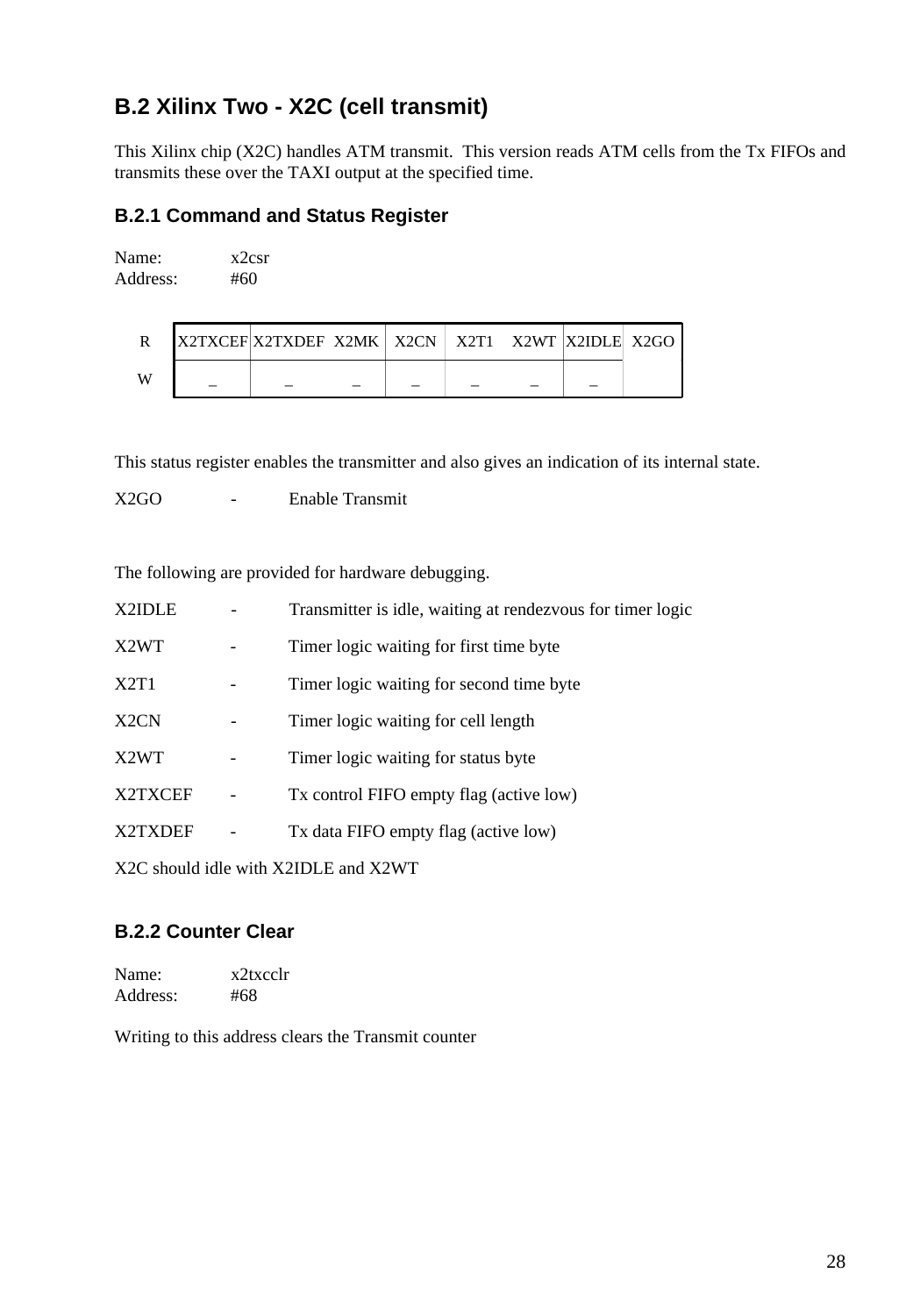#### **B.2.3 Counter Save**

Name: x2txcsave Address: #6C

Writing to this address, saves a copy of the Transmit Counter in an I/O register

#### **B.2.4 Counter low byte**

Name: x2txclow Address: #68

Reading from this address, gives the low byte of the transmit counter as saved above

#### **B.2.5 Counter high byte**

Name: x2txchigh Address: #6C

Reading from this address, gives the high byte of the transmit counter as saved above